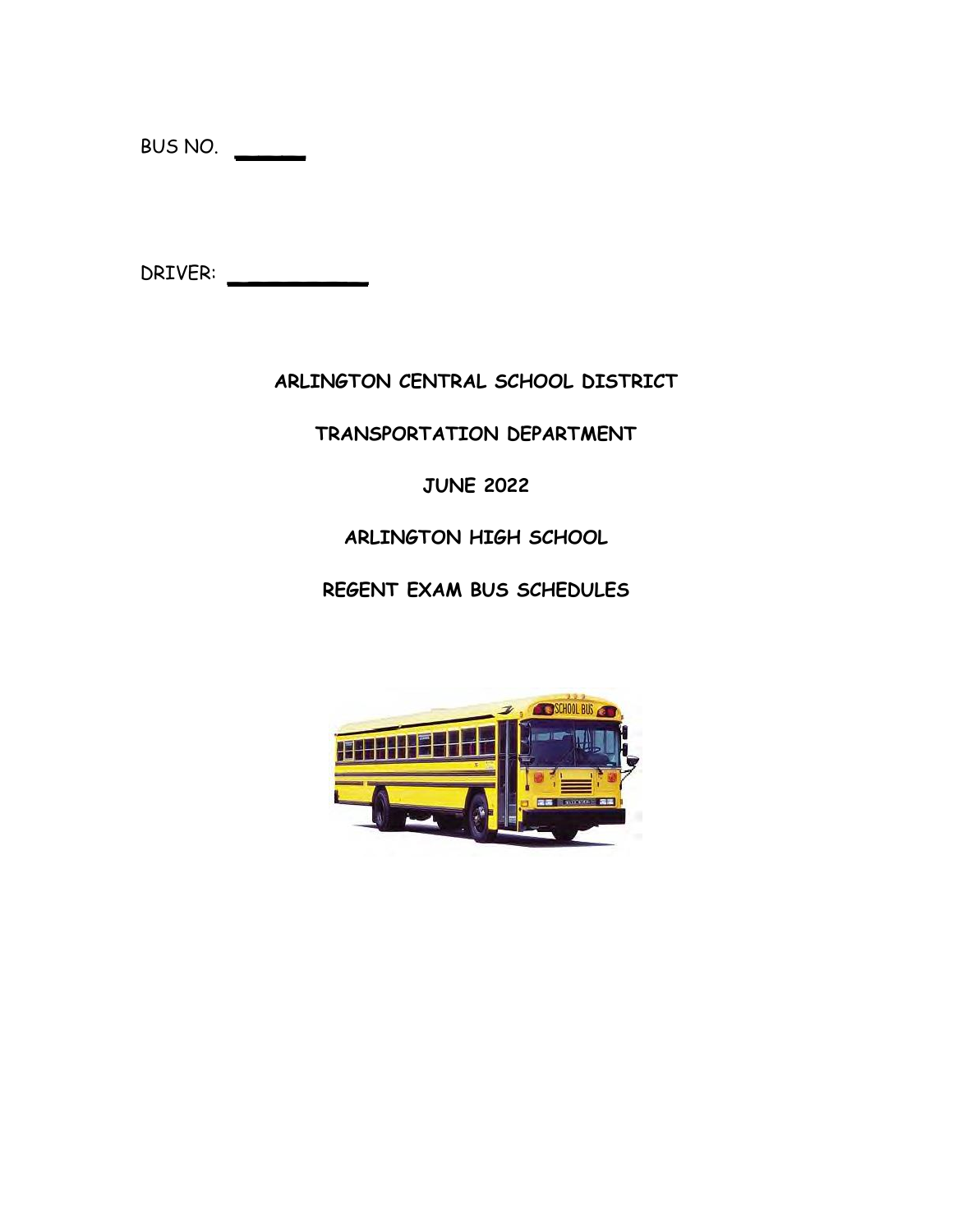### JUNE EXAM SCHEDULE \*\*\*\*\*\*\*\*\*\*\*\*\*\*\*\*\*\*\*\*\*

#### **SENIOR HIGH**

- WEDNESDAY: JUNE 15, 2022 **(11:30AM/3:30PM)**
	- THURSDAY: JUNE 16, 2022 **(11:30AM/3:30PM)**
		- FRIDAY: JUNE 17, 2022 (**11:30AM/3:30PM**)
		- TUESDAY: JUNE 21, 2022 **(11:30AM/3:30PM)**
		- MONDAY: JUNE 22, 2022 (**11:30AM)**
		- TUESDAY: JUNE 23, 2022 (**11:30AM**)

### **\*\* NOTICE TO ALL DRIVERS**

 **PLEASE MAKE SURE TO FOLLOW TIMES ON RUN SHEET. BE ON ROAD AT DESIGNATED TIME. IF EARLY, PULL BUS OVER. IF USING A SPARE BUS, MAKE SURE YOU HAVE THE PROPER ROUTE NUMBER IN THE ROUTE HOLDER.**

# **DROP OFF & PICK UP: ONLY ON THE NORTH SIDE OF THE BLDG**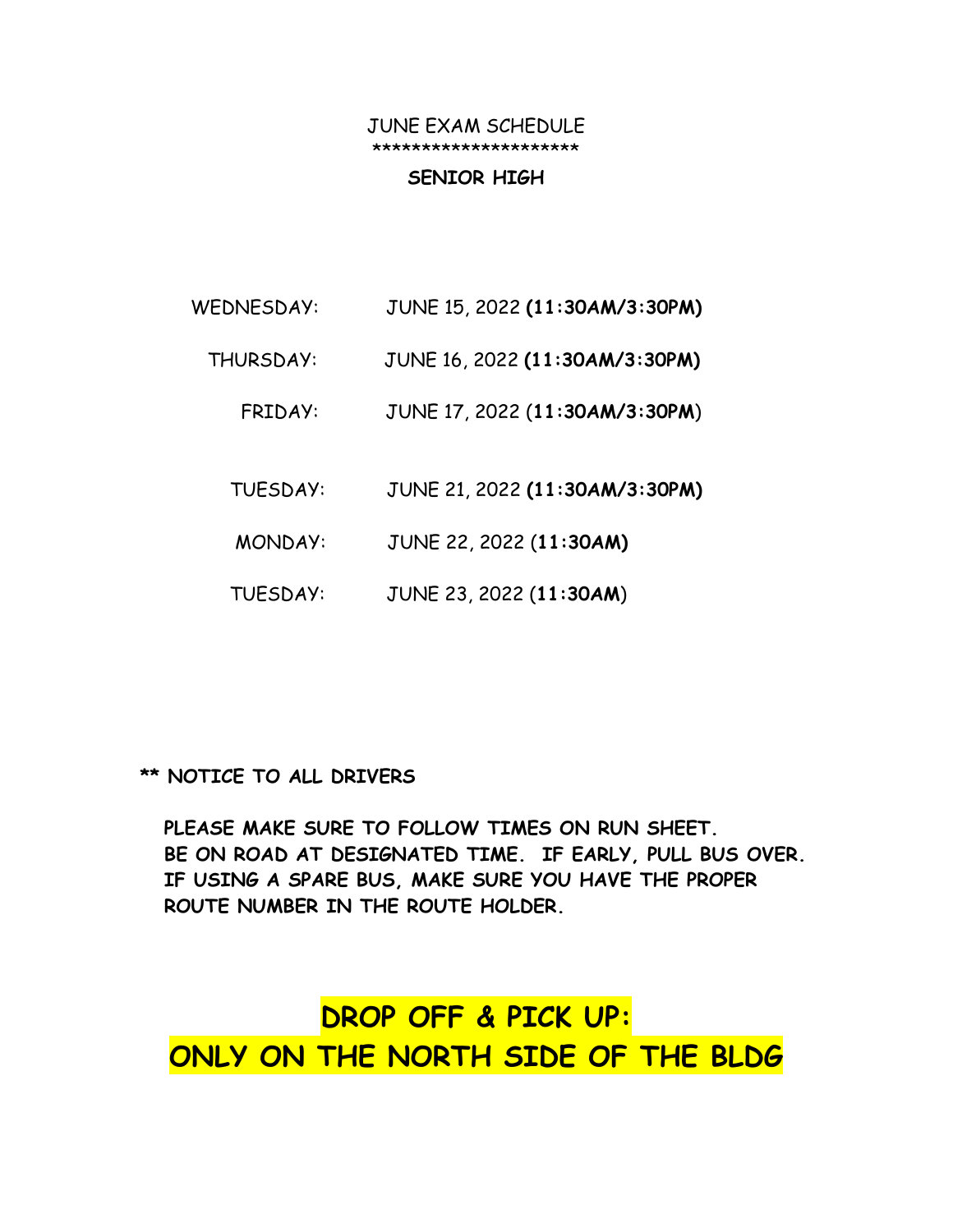### **SENIOR HIGH JUNE EXAM BUS SCHEDULE**

Regular AM buses to run **NORMAL** schedule -ARRIVAL 7:15 SENIOR HIGH

**NOON PICK UP** - Assigned Buses - ARRIVAL 11:20 SENIOR HIGH (See SR HIGH NOON PICK UP Schedule)

**NOON TAKE HOME** - Assigned Buses - DEPART 11:30 SENIOR HIGH (See SR HIGH NOON take home Schedule)

**\*\*\* THE REGULAR 3:30 ACTIVITY BUSES WILL RUN \*\*\***

**NO CTI TRANSPORTATION**

**NO 2:10 TAKE HOME buses to run**

**NO WORK PROGRAM BUSES**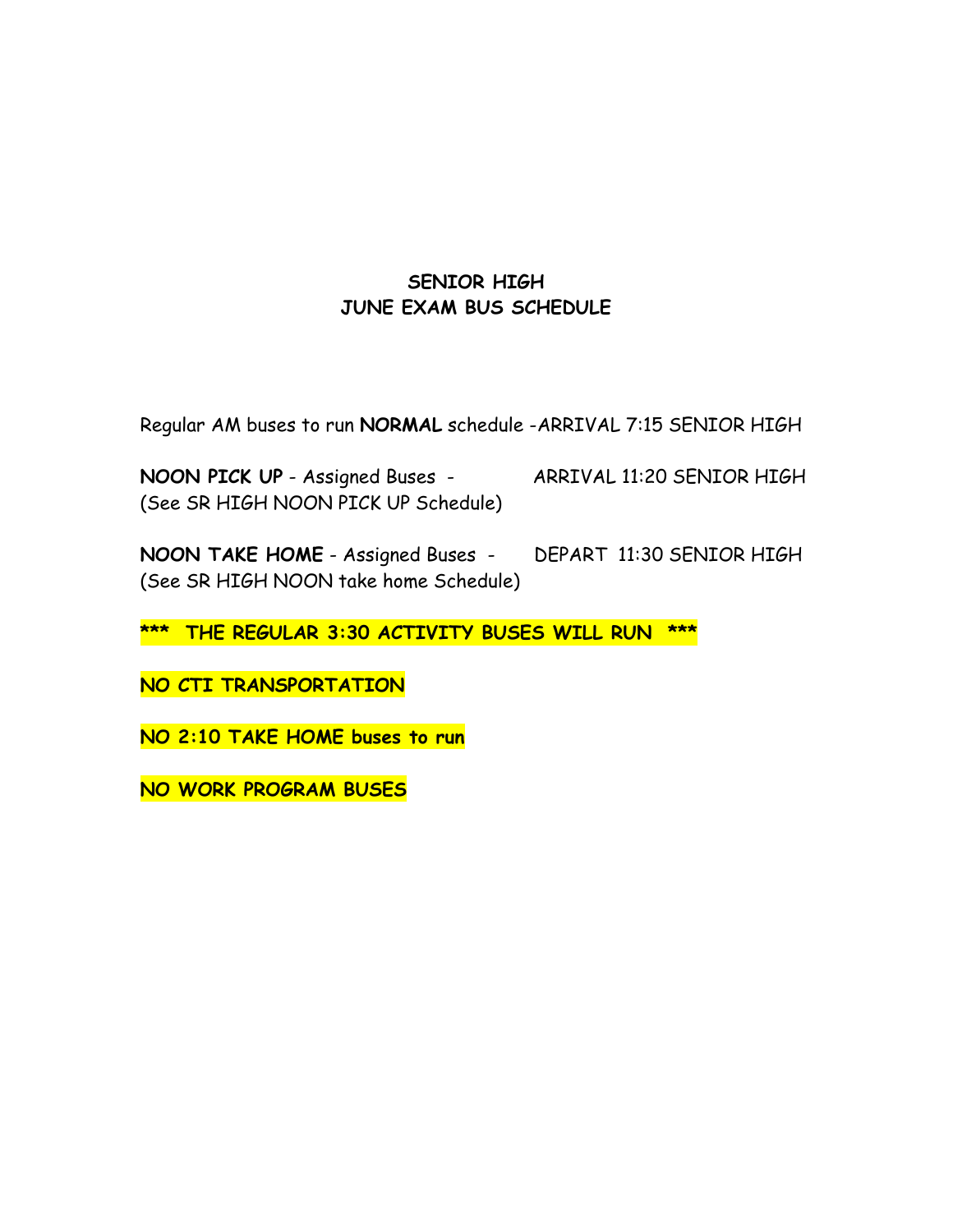### **SENIOR HIGH REGENT EXAM SCHEDULE**

### **\*\*\* SPECIAL NOTICE - ALL EARLY MORNING BUSES will run REGULAR RUNS**

**STUDENTS TAKING: AM TESTS WILL RIDE IN ON THEIR REGULAR AM BUSES AND TAKE 11:30 PICK UP/TAKE HOME BUSES HOME**

**STUDENTS TAKING: PM TESTS WILL RIDE IN ON 11:30 PICK UP/TAKE HOME BUSES AND TAKE 3:30 ACTIVITY BUSES HOME**

### **\*\*\* ALL MID MORNING BUS RUNS WILL RUN ONLY MAIN ROADS LISTED BELOW**:

**Pupils will provide their OWN TRANSPORTATION to the NEAREST POINT of PICK UP as indicated on routes below:**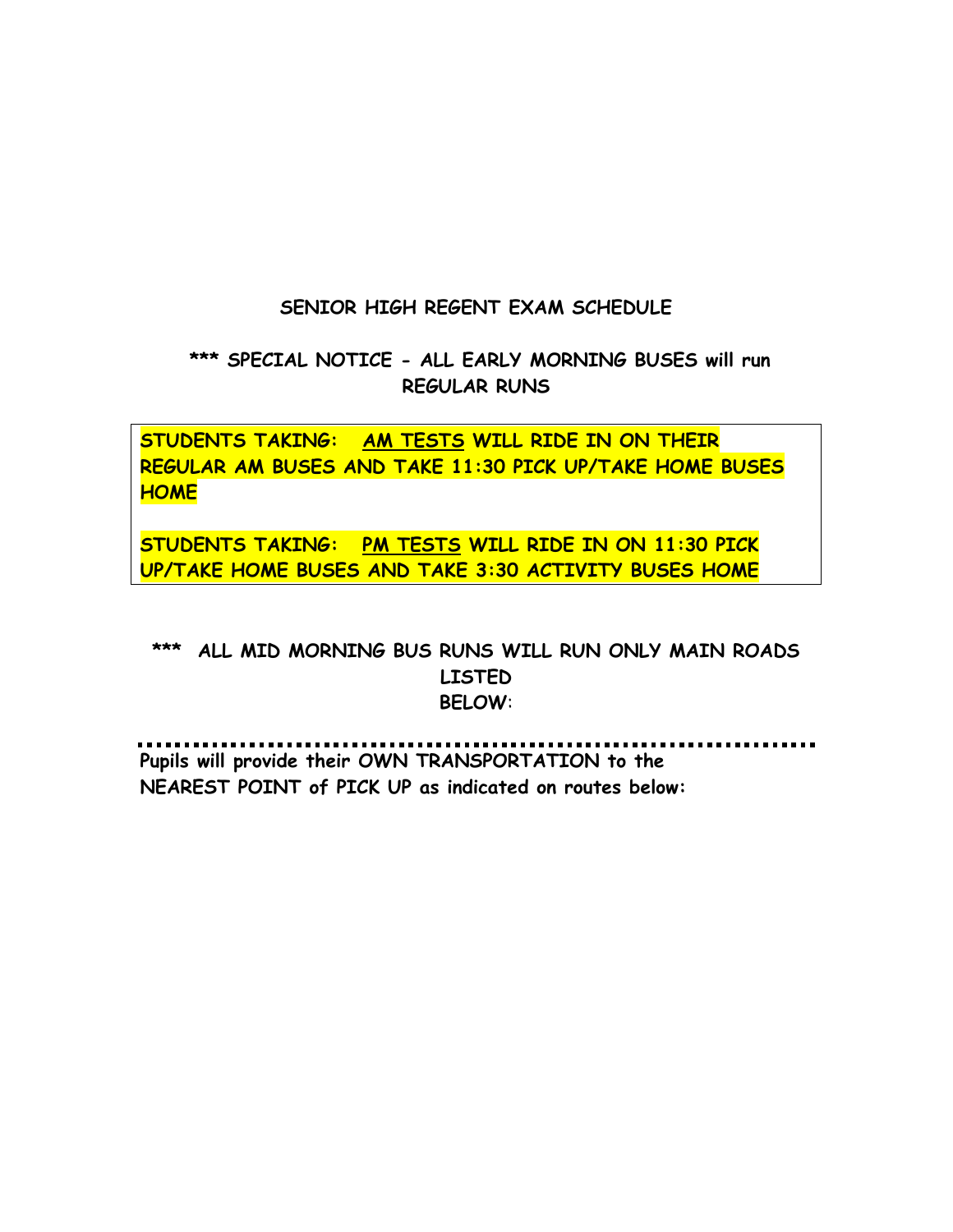### ROUTE #

### $SLOT#$

| 3--------------------------------8   |  |
|--------------------------------------|--|
| 4--------------------------------9   |  |
| 5-------------------------------10   |  |
| 6--------------------------------11  |  |
| 7--------------------------------12  |  |
| 8--------------------------------13  |  |
| 9--------------------------------14  |  |
| 10--------------------------------15 |  |
| 11--------------------------------16 |  |
| 12--------------------------------17 |  |
| 13--------------------------------18 |  |
| 14--------------------------------19 |  |
| 15--------------------------------20 |  |
| 16--------------------------------21 |  |
| 17--------------------------------22 |  |
| 18--------------------------------23 |  |
| 19--------------------------------24 |  |
| 20--------------------------------25 |  |
| 21--------------------------------26 |  |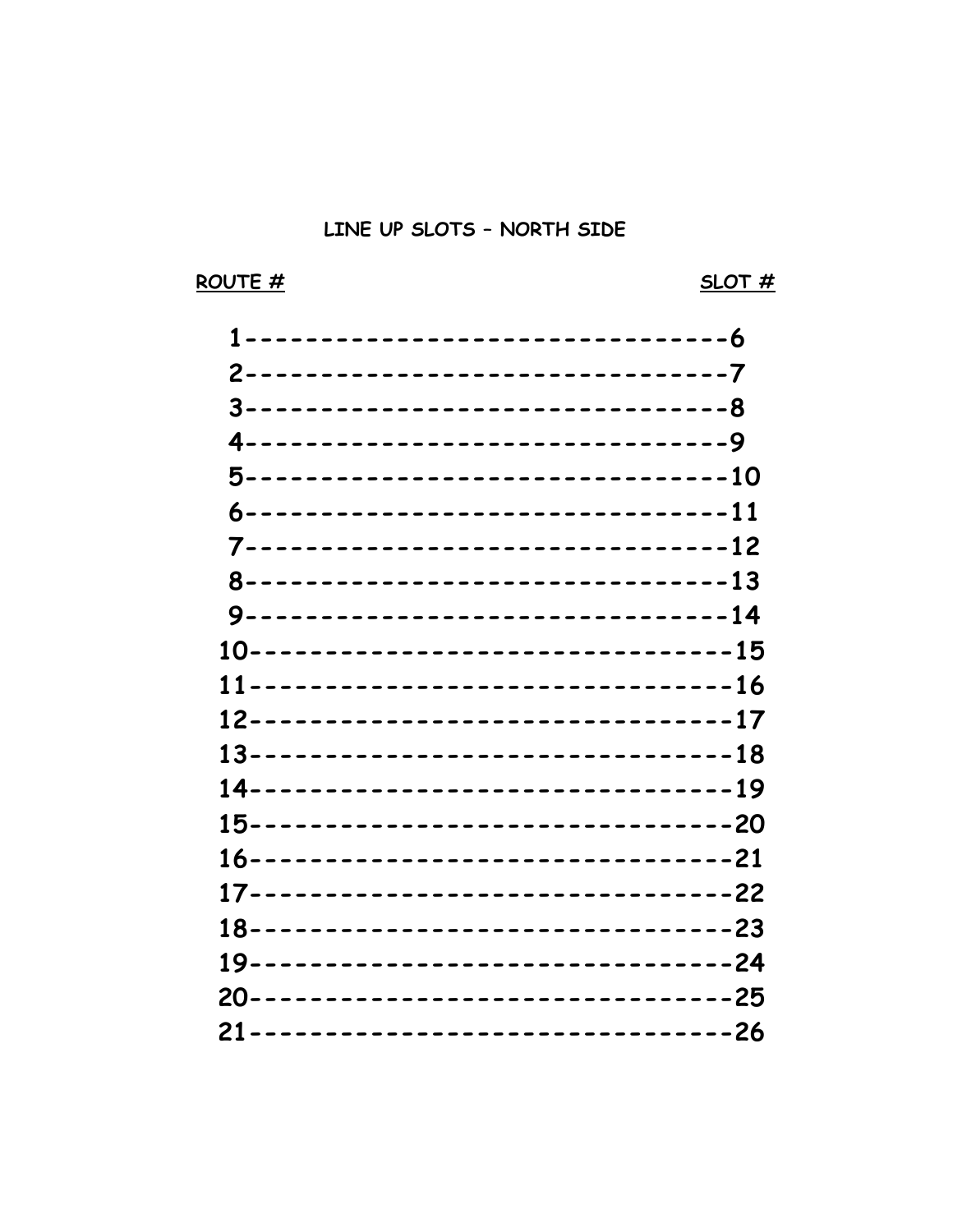#### SENIOR HIGH- PICK UP/TAKE HOME BUSES \*\*\*\*\*\*\*\*\*\*\*\*\*\*\*\*\*\*\*\*\*\*\*\*\*\*\*\*\*\*\*\*\*\*\*\*\*\*\*\*\*

### \*\*\* ROUTES \*\*\*

|                 | ROUTE NO. 1                                                   |                                                                        |  |  |  |
|-----------------|---------------------------------------------------------------|------------------------------------------------------------------------|--|--|--|
| <b>BUS NO.:</b> |                                                               |                                                                        |  |  |  |
|                 | Leave Bus Garage                                              |                                                                        |  |  |  |
|                 | Turn right on Friendly La thru Burnett Blvd to Route 55       |                                                                        |  |  |  |
|                 | Turn left on Route 55 to Velie Rd                             |                                                                        |  |  |  |
|                 | Turn right on Velie Rd to Todd Hill Rd                        |                                                                        |  |  |  |
|                 |                                                               | Turn left on Todd Hill Rd to Noxon Rd                                  |  |  |  |
|                 |                                                               | 10:20 Turn right on Noxon Rd: PICK UP to Arthursburg Rd                |  |  |  |
|                 |                                                               | Turn left on Arthursburg Rd to Hillside Lake Rd                        |  |  |  |
|                 |                                                               | Turn right on Hillside Lake Rd: PICK UP to Hellman Crt                 |  |  |  |
|                 |                                                               | CONTINUE on Hillside Lake Rd to Brandy La                              |  |  |  |
|                 |                                                               | Turn right on Brandy La to: Corner of Gellatly Dr                      |  |  |  |
|                 |                                                               | 10:30 PICK UP: CONTINUE on Brandy La to Hillside Lake Rd               |  |  |  |
|                 |                                                               | Turn right on Hillside Lake Rd thru Route 376 to Robinson La           |  |  |  |
|                 |                                                               | 10:40 Turn right on Robinson La: PICK UP from End of District to       |  |  |  |
|                 | Diddell Rd                                                    |                                                                        |  |  |  |
|                 |                                                               | Turn left on Diddell Rd: PICK UP to Pine Ridge Rd                      |  |  |  |
|                 |                                                               | 10:45 Turn left on Pine Ridge Rd: PICK UP to Noxon Rd                  |  |  |  |
|                 |                                                               | Turn right on Noxon Rd with NO pick up to Stringham Rd                 |  |  |  |
|                 |                                                               | 10:50 Turn left on Stringham Rd: PICK UP from Noxon Rd to Todd Hill Rd |  |  |  |
|                 |                                                               | Turn left on Todd Hill Rd to Smith Rd                                  |  |  |  |
|                 |                                                               | 10:55 Turn left on Smith Rd: PICK UP from Todd Hill RD to Noxon Rd     |  |  |  |
|                 |                                                               | Turn right on Noxon Rd with NO pick up to High Acres Dr                |  |  |  |
|                 |                                                               | 11:00 Turn right on High Acres Dr: PICK UP to Scenic Hills Dr          |  |  |  |
|                 | Turn right on Scenic Hills Dr: PICK UP to Mulberry La         |                                                                        |  |  |  |
|                 | Turn left on Mulberry La: PICK UP to Titusville Rd            |                                                                        |  |  |  |
|                 | Turn right on Titusville Rd with NO pick up to Bushwick Rd    |                                                                        |  |  |  |
|                 | 11:10 Turn right on Bushwick Rd: PICK UP thru Todd Hill RD to |                                                                        |  |  |  |
|                 | Stringham Rd                                                  |                                                                        |  |  |  |
|                 | Turn left on Stringham Rd: PICK UP to Route 55                |                                                                        |  |  |  |
|                 |                                                               | Turn left on Route 55 to: SENIOR HIGH                                  |  |  |  |
|                 |                                                               | 11:20 Arrival at: SENIOR HIGH                                          |  |  |  |
|                 |                                                               | PICK UP: AM Students for take home                                     |  |  |  |
|                 |                                                               | 11:30 LEAVE: SENIOR HIGH and take students home                        |  |  |  |
|                 | RUN ROUTE SAME AS IN AM                                       |                                                                        |  |  |  |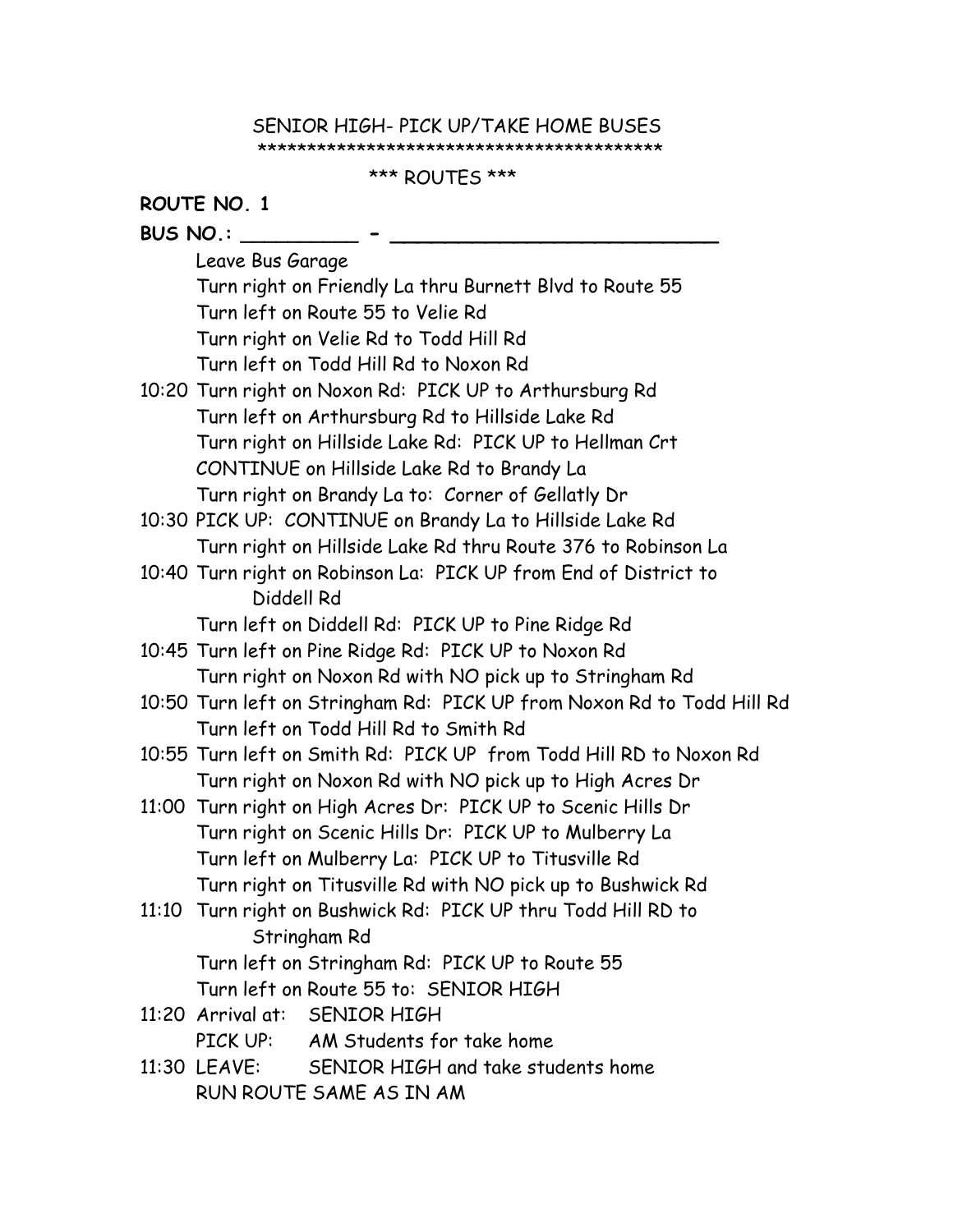**ROUTE NO. 2 BUS NO.: \_\_\_\_\_-\_\_\_\_\_\_\_\_\_\_\_\_** 

10:35 Leave Bus Garage Turn right on Friendly La thru Burnett Blvd to Route 44 Turn left on Route 44 to Overocker Rd (by dunkin donuts) 10:40 Turn right on Overocker Rd: PICK UP to Burnett Blvd **(CANTERBURY GARDENS)** Turn left on Burnett Blvd to Route 55 Turn left on Route 55 with NO pick up to Overlook Rd 10:45 Turn left on Overlook Rd: PICK UP from Route 55 to DeGarmo Rd CONTINUE on Overlook Rd with NO pick up to Sleight Plass Rd 10:50 Turn left on Sleight Plass: PICK UP thru South Ave to Route 44 Turn right on Route 44 with NO pick up to Traver Rd 11:00 Turn right on Traver Rd: PICK UP from Route 44 to Freedom Rd Turn left on Freedom Rd with NO pick up to Overlook Rd 11:10 Turn right on Overlook Rd with NO pick up to Cramer Rd 11:15 Turn left on Cramer Rd: PICK UP from Overlook Rd to Freedom Rd Turn right on Freedom Rd to Dr Fink Rd Turn left on Dr Fink Rd to: SENIOR HIGH 11:20 Arrival at: SENIOR HIGH PICK UP: AM Students for take home 11:30 LEAVE: SENIOR HIGH and take students home REVERSE ROUTE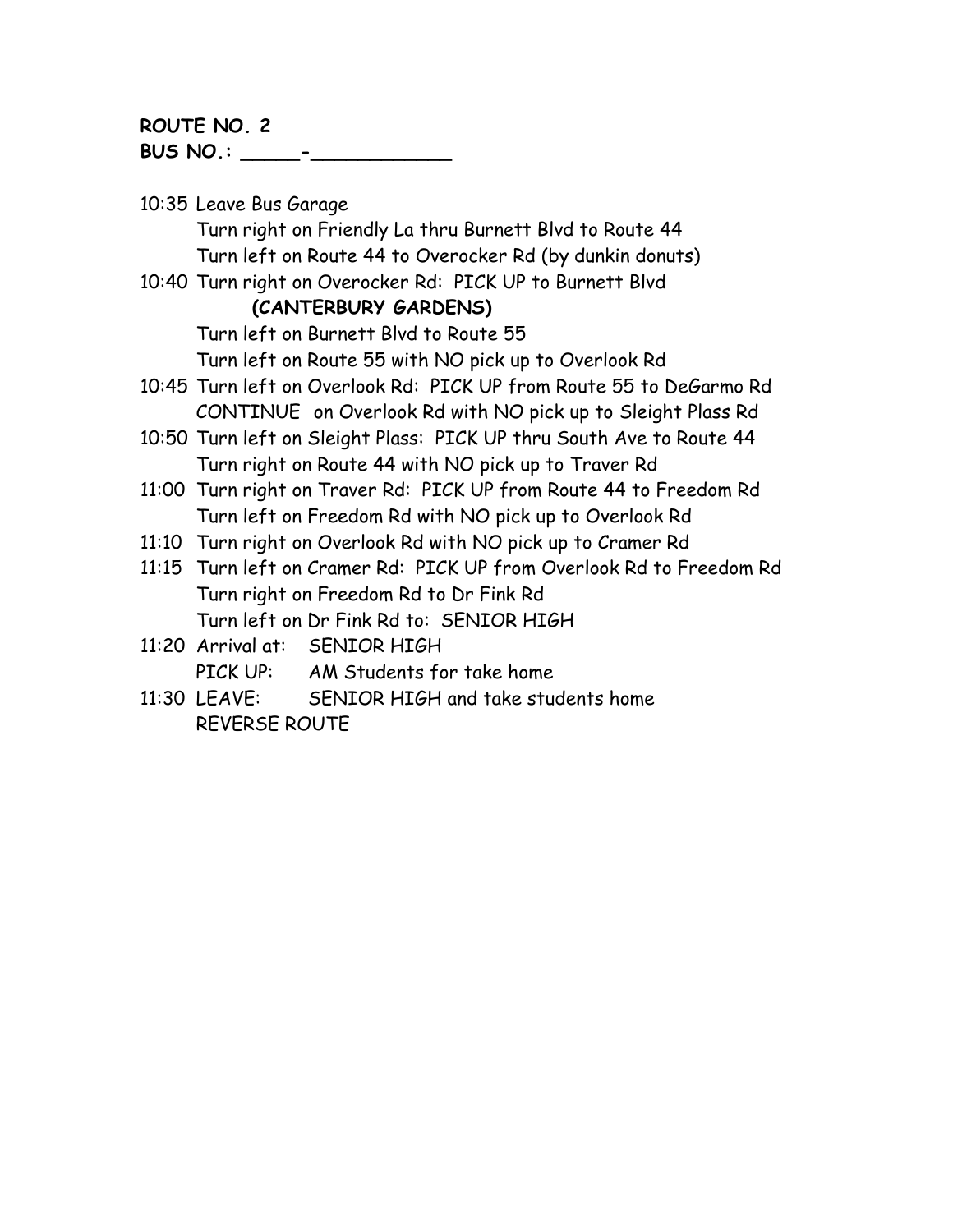**ROUTE NO. 3 BUS NO.: \_\_\_\_\_– \_\_\_\_\_\_\_\_\_\_\_**

10:30 Leave Bus Garage Turn left on Friendly La to Taft Ave Turn left on Taft Ave with NO pick up to Westbound Arterial Turn right on Westbound Arterial to Raymond Ave 10:35 Turn left on Raymond Ave: PICK UP from Eastbound Arterial to Fulton Ave Turn right on Fulton Ave: PICK UP to S Grand Av **(VASSAR GARDEN APTS)** Turn right on S Grand Ave: PICK UP to Arterial Turn right on Arterial to Raymond Ave 10:40 Turn right on Raymond Ave: PICK UP to Route 376 Turn left on Route 376 to Zachs Way Turn right on Zachs Way to Boardman Rd Turn left on Boardman Rd: PICK UP to Route 376 10:45 Turn right on Route 376: PICK UP from Boardman Rd to Cedar Valley Rd 10:50 Turn right on Cedar Valley Rd: PICK UP to Arden Dr TURN AROUND back to Route 376 Turn right on Route 376: PICK UP from Cedar Valley Rd to Spackenkill Rd Turn right on Spackenkill Rd: PICK UP to Alda Dr Turn left on Alda Dr to Pine Tree Dr Turn left on Pine Tree Dr to Lanman Ln Turn left on Lanman La to Spackenkill Rd Turn right on Spackenkill Rd to Route 376 10:55 Turn left on Route 376: PICK UP from Red Oaks Mills thru Hooker Ave to Park Ave Turn right on Park Ave: PICK UP to College Ave Turn right on College Ave: PICK UP to Raymond Ave 11:05 Turn left on Raymond Ave: PICK UP from College Ave to Main St Turn right on Main St thru Route 55 with NO pick up to: SENIOR 11:20 Arrival at: SENIOR HIGH PICK UP: AM Students for take home 11:30 LEAVE: SENIOR HIGH and take home students RUN ROUTE SAME AS IN AM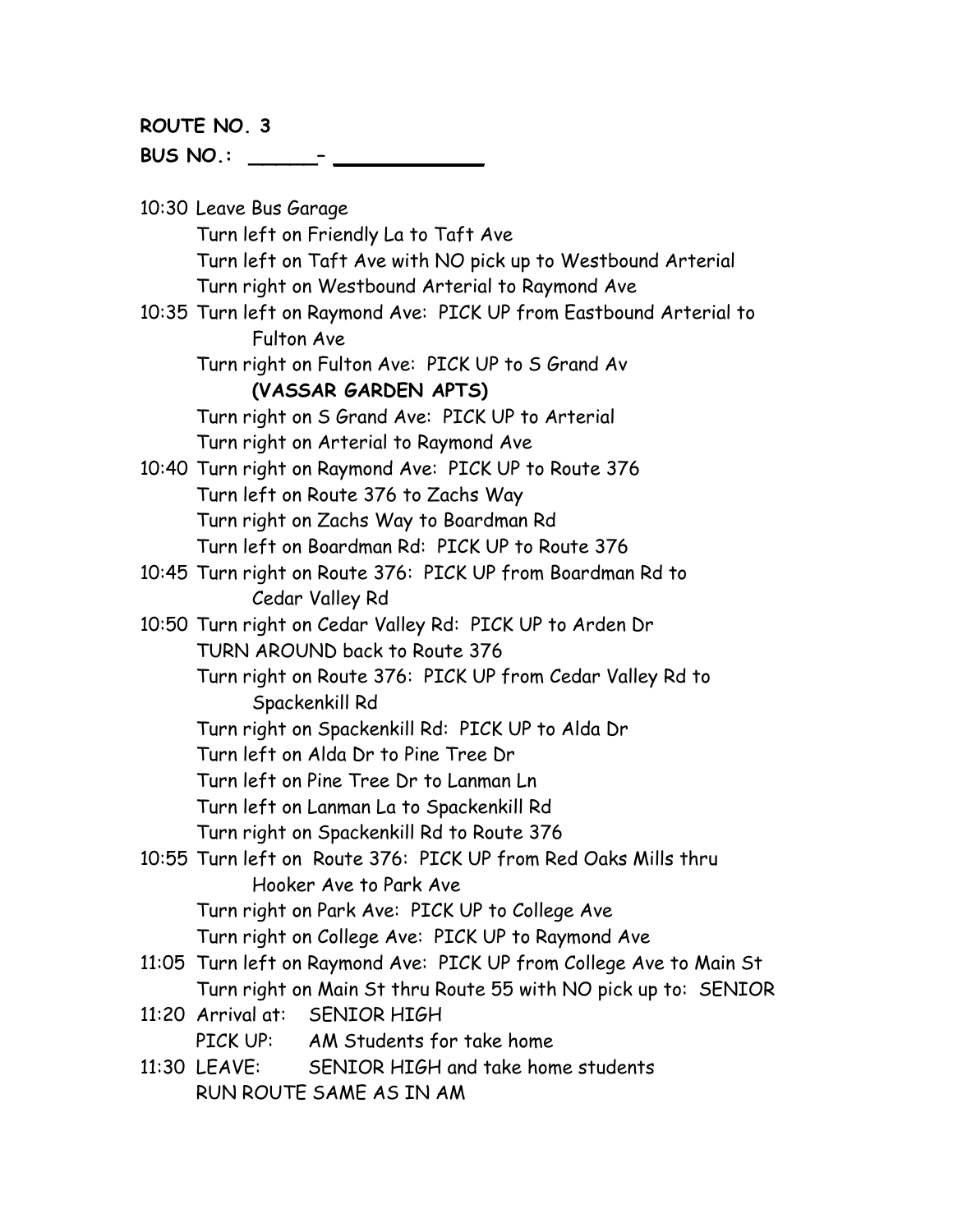**ROUTE NO. 4 BUS NO.: \_\_\_\_\_ – \_\_\_\_\_\_\_\_\_\_\_\_\_\_\_\_\_**

10:30 Leave Bus Garage

Turn right on Friendly La thru Burnett Blvd to Route 44 Turn right on Route 44 thru Westbound Arterial to Taft Ave Turn right on Taft Ave: PICK UP from Westbound Arterial thru Van Wagner Rd to Bower Rd

- 10:35 Turn right on Bower Rd: PICK UP from Van Wagner Rd to Clark Hgts
- 10:40 Turn left on Clark Hgts: PICK UP to Route 44 Turn right on Route 44 with NO pick up to Bower Rd Turn right on Bower Rd: PICK UP from Route 44 to Van Wagner Rd
- 10:45 Turn right on Van Wagner Rd: PICK UP from Bower Rd to Salt Point Tpke

Turn right on Salt Point Tpke with NO pick up to Gretna Rd Turn left on Grena Rd with NO pick up to Gretna Hill Rd

- 10:50 Turn left on Gretna Hill Rd: PICK UP to Gretna Park Rd Turn left on Gretna Park Rd: PICK UP to Cary Rd Turn left on Cary Rd: PICK UP to S Quaker Ln
- 11:00 Turn left on S Quaker Ln: PICK UP to Salt Point Tpke Turn left on Salt Point Tpke: PICK UP to David Dr Turn left on David Dr: PICK UP to 1<sup>st</sup> intersection TURN AROUND back to Salt Point Tpke Turn left on Salt Point Tpke: PICK UP to West Rd
- 11:05 Turn right on West Rd: PICK UP from Salt Point Tpke to Route 44 Turn left on Route 44 with NO pick up to South Ave Turn right on South Ave with NO pick up thru Freedom Rd to Dr Fink Rd

Turn left on Dr Fink RD to: SENIOR HIGH

11:20 Arrival at: SENIOR HIGH

PICK UP: AM Students for take home

11:30 LEAVE: SENIOR HIGH and take home students REVERSE – PICK UP ROUTE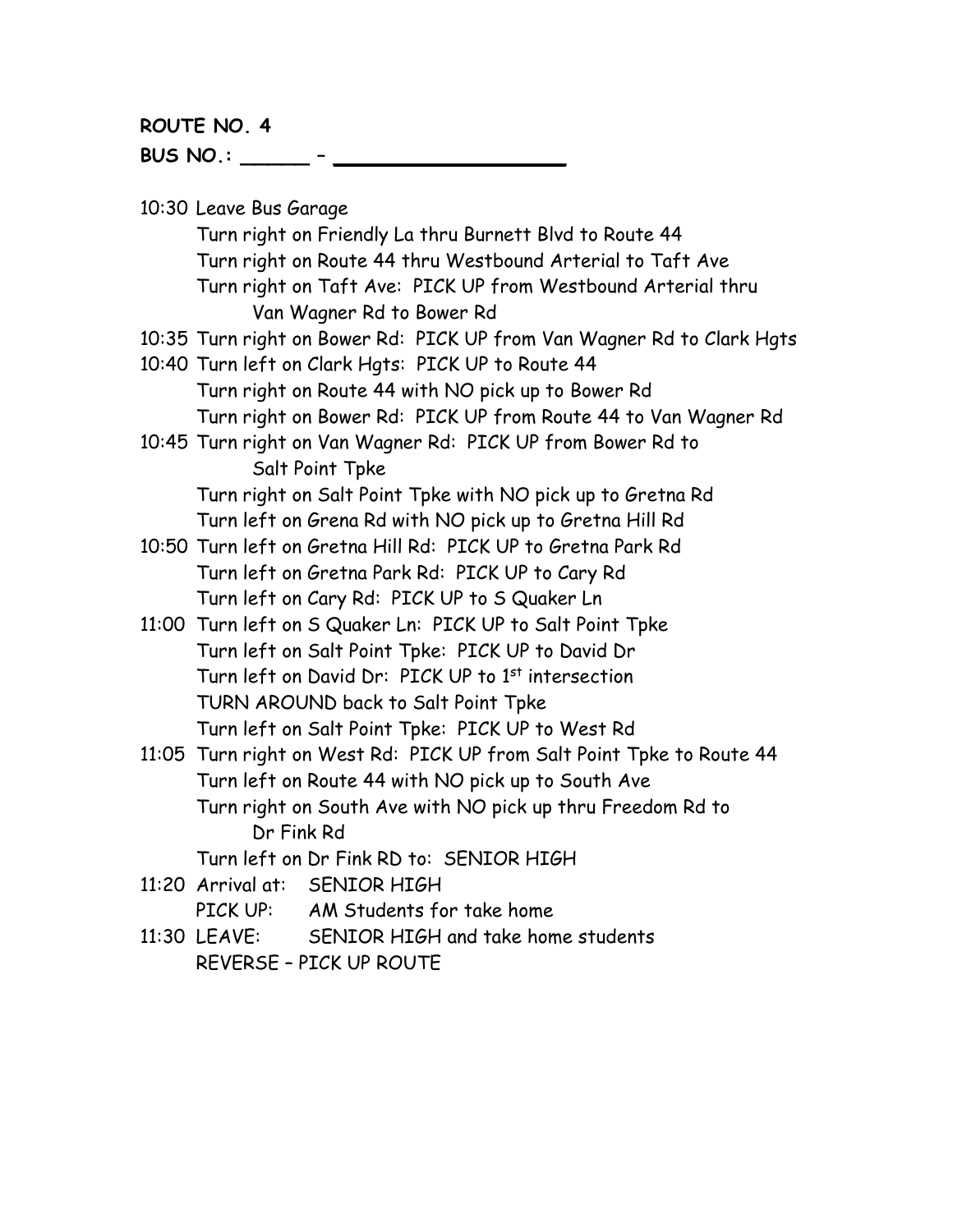**BUS NO. \_\_\_\_ – \_\_\_\_\_\_\_\_\_\_\_\_\_\_\_\_\_\_** 10:50 Leave Bus Garage Turn left on Friendly La: PICK UP up to Taft Ave Turn right on Taft Ave with NO pick up thru Van Wagner Rd to Marple Rd Turn left on Marple Rd: PICK UP from Van Wagner Road to No Grand Ave Turn left on No Grand Ave: PICK UP from Marple Rd to Westbound Arterial (**ARLINGTON HGTS)** Turn right on Westbound Arterial to Innis Ave 10:55 Turn right on Innis Ave: PICK UP from Westbound Arterial to DeLaval Pl Turn right on DeLaval Pl: PICK UP to No Grand Ave Turn left on No Grand Ave: PICK UP to Helen Blvd 11:00 Turn right on Helen Blvd: PICK UP to Crestwood Blvd Turn right on Crestwood Blvd: PICK UP to Marple Rd Turn left on Marple Rd: PICK UP to Seitz Terr Turn right on Seitz Terr: PICK UP to Springside Ave Turn right on Springside Ave: PICK UP to Westbound Arterial CROSS Arterial: PICK UP Springside Ave to No Grand Ave Turn left on No Grand Ave: PICK UP to Main St Turn left on Main St: PICK UP from No Grand Ave to Fairmont Ave Turn right on Fairmont Ave: PICK UP to Manchester Service Rd 11:10 Turn left on Manchester Service Rd: PICK UP to Route 55 **(MANCHESTER GARDENS**) Turn right on Route 55 with NO pick up to: SENIOR HIGH 11:20 Arrival at: SENIOR HIGH PICK UP: AM Students for take home

11:30 LEAVE: SENIOR HIGH and take home students REVERSE ROUTE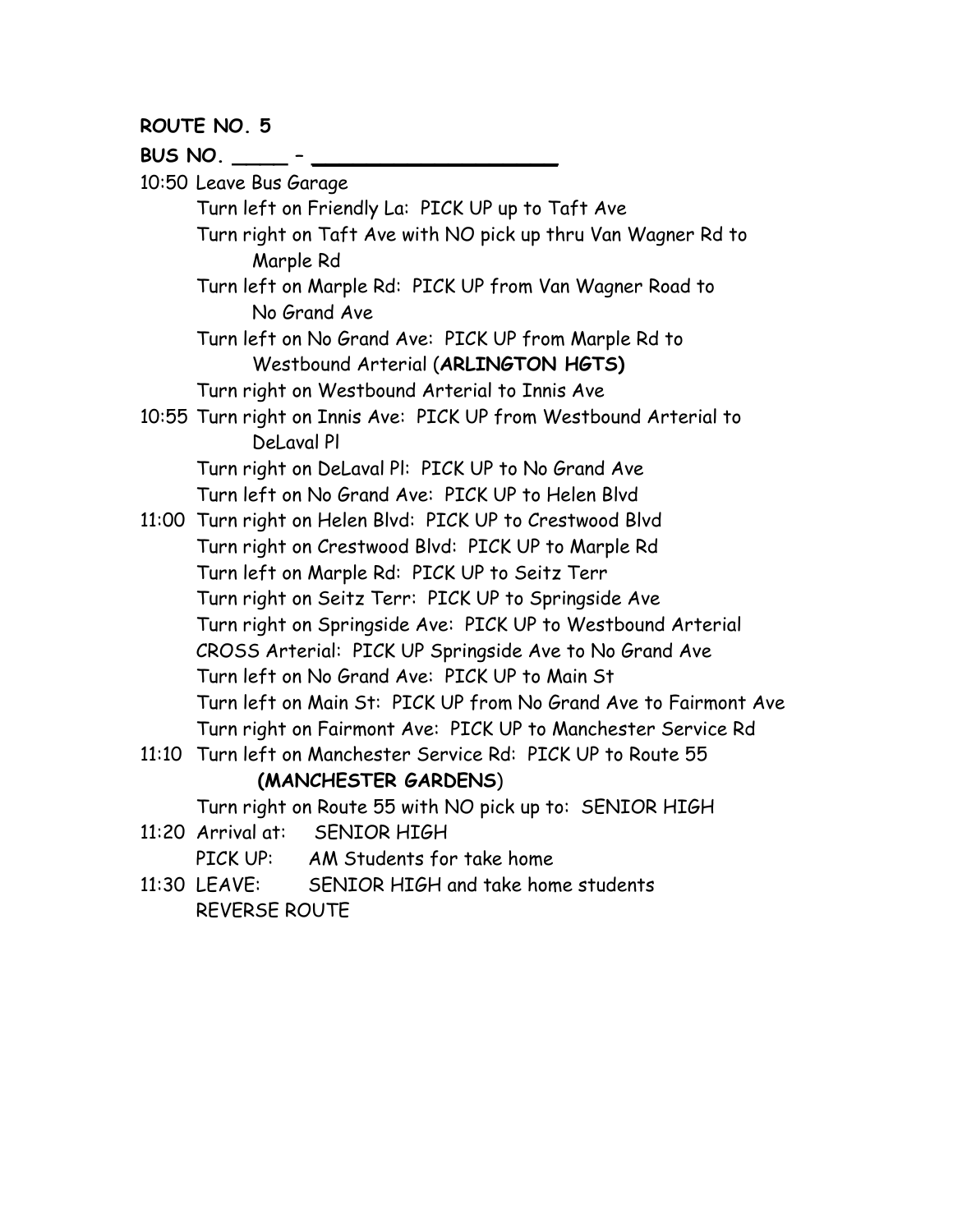**BUS NO.: \_\_\_\_\_\_– \_\_\_\_\_\_\_\_\_\_\_\_\_\_\_\_\_\_\_**

10:30 Leave Bus Garage

Turn left on Friendly La to Taft Ave

Turn right on Taft Ave with NO pick up thru Van Wagner Rd to Salt Point Tpke

10:35 Turn right on Salt Point Tpke: PICK UP from Van Wagner Rd to Rymph Rd

TURN AROUND: PICK UP Salt Point Tpke from Rymph Rd to Gretna Rd

- 10:45 Turn right on Gretna Rd: PICK UP from Salt Point Tpke to Travis Rd
- 10:50 Turn right on Travis Rd: PICK UP to Netherwood Rd Turn right on Netherwood Rd: PICK UP to Smith Rd Turn right on Smith Rd: PICK UP to Salt Point Tpke Turn right on Salt Point Tpke: PICK UP to Wigsten Rd
- 11:00 Turn left on Wigsten Rd: PICK UP thru Sherow Rd to North Ave Turn right on North Ave with NO pick up to Route 44 Turn left on Route 44 with NO pick up to South Ave
- 11:10 Turn right on South Ave: PICK UP thru Freedom Rd to Dr Fink Rd

Turn left on Dr Fink Rd to: SENIOR HIGH

- 11:20 Arrival at: SENIOR HIGH PICK UP: AM Students for take home
- 11:30 LEAVE: SENIOR HIGH and take home students REVERSE ROUTE TO SALT POINT TPKE THEN RUN ROUTE SAME AS IN AM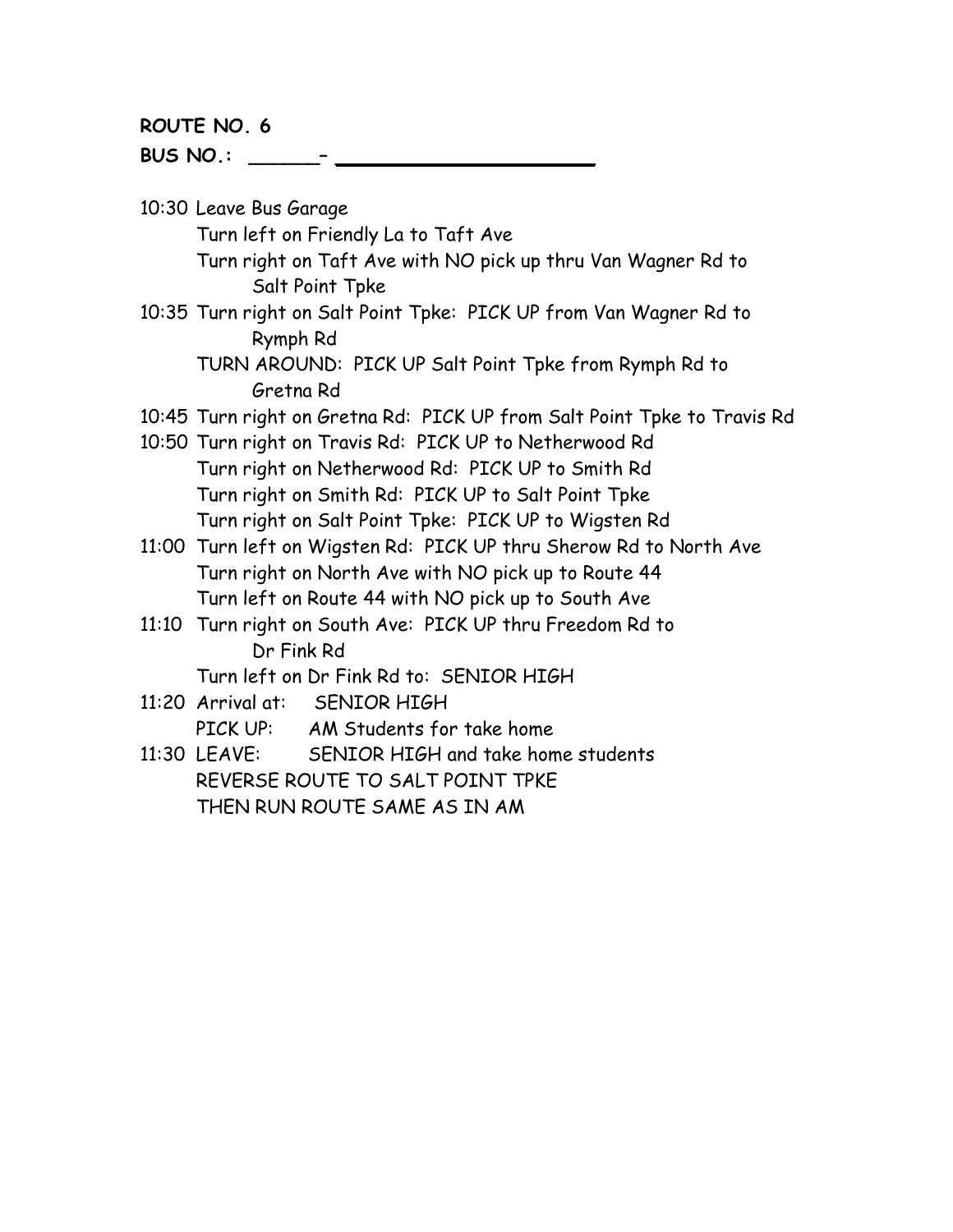**BUS NO.: \_\_\_\_\_ – \_\_\_\_\_\_\_\_\_\_\_\_\_\_\_\_\_**

- 10:25 Turn right on Friendly La thru Burnett Blvd to Route 44 Turn left on Route 44 with NO pick up to Traver Rd Turn right on Traver Rd with NO pick up to Parksville Rd
- 10:35 Turn left on Parksville Rd: PICK UP thru Drake Rd to Parkway CROSS Parkway: PICK UP thru Rossway Rd to Mountain Rd
- 10:45 Turn left on Mountain Rd: PICK UP from Rossway Rd to Gidley Rd Turn left on Gidley Rd: PICK UP from Skidmore Rd to Downing Rd
- 10:55 TURN AROUND: PICK UP Skidmore Rd from Mountain Rd to Barmore Rd
- 11:00 Turn left on Barmore Rd: PICK UP from Skidmore Rd to Route 82 Turn left on Route 82 with NO pick up to Oswego Rd Turn right on Oswego Rd to Cole Rd Turn right on Cole Rd with NO pick up to Route 82 Turn left on Route 82 with NO pick up to Barmore Rd
- 11:10 Turn right on Barmore Rd: PICK UP to Skidmore Rd Turn left on Skidmore Rd: PICK UP to Velie Rd Turn left on Velie Rd: PICK UP to Route 55 Turn right on Route 55 with NO pick up to: SENIOR HIGH
- 11:20 Arrival at: SENIOR HIGH PICK UP: AM Students for take home
- 11:30 LEAVE: SENIOR HIGH and take home students REVERSE ROUTE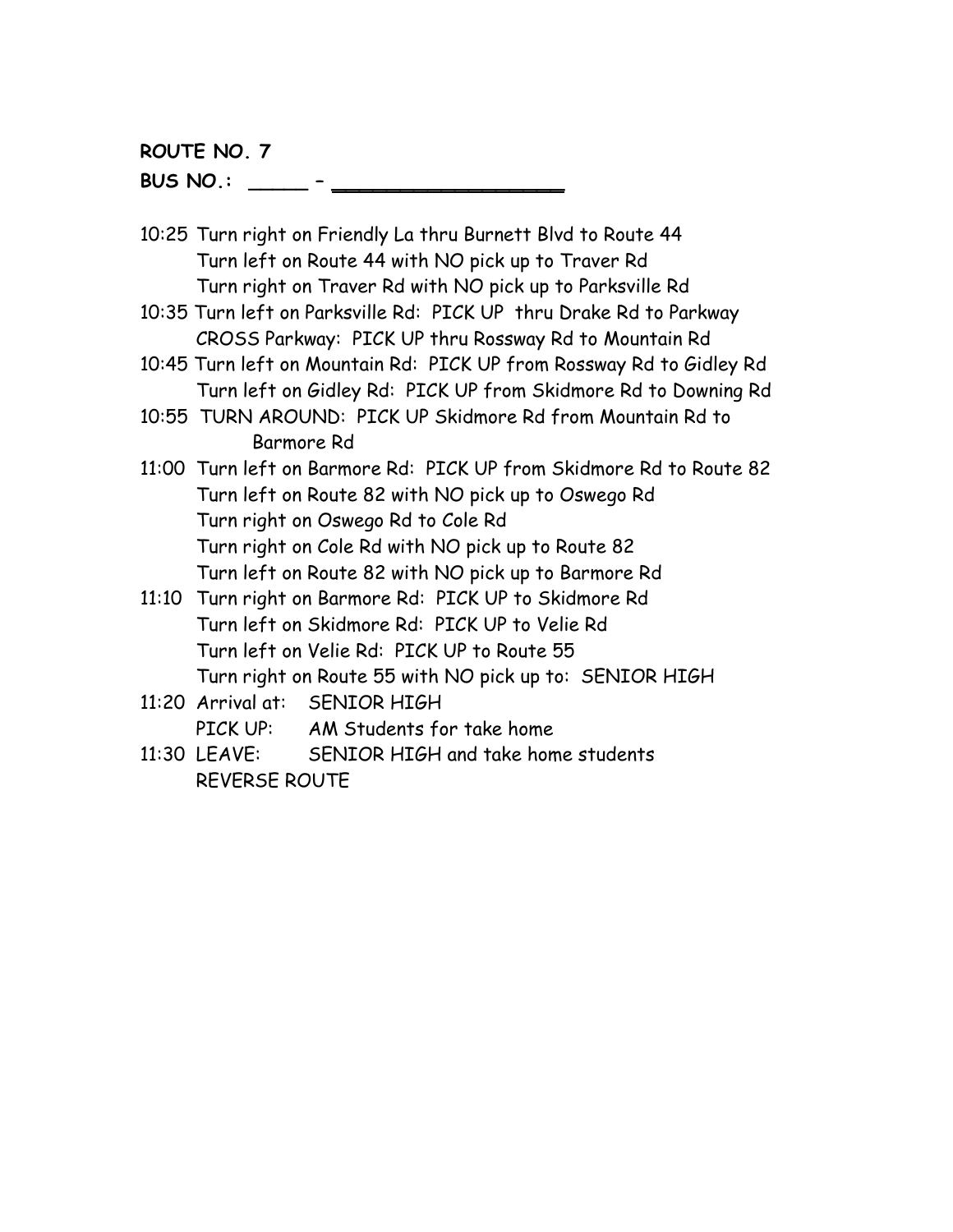**BUS NO. \_\_\_\_\_\_ – \_\_\_\_\_\_\_\_\_\_\_\_\_\_\_\_\_\_\_**

10:25 Leave Bus Garage

Turn right on Friendly La thru Burnett Blvd to Route 44 Turn left on Route 44 with NO pick up to North Ave

- 10:35 Turn left on North Ave: PICK UP from Route 44 to Rymph Rd TURN AROUND: PICK UP North Ave from Rymph Rd to Hurley Rd
- 10:45 Turn left on Hurley Rd: PICK UP to Scout Rd Turn left on Scout Rd: PICK UP to Davis Rd Turn right on Davis Rd: PICK UP to Tinkertown Rd Turn left on Tinkertown Rd: PICK UP to Route 44 Turn right on Route 44 with NO pick up to Masten Rd
- 10:55 Turn left on Masten Rd: PICK UP from Route 44 to Rossway Rd
- 11:00 Turn right on Rossway Rd: PICK UP from Taconic Parkway to Route 44 Turn left on Route 44 with NO pick up to South Ave Turn left on South Ave with NO pick up thru Freedom Rd to Dr Fink Rd

Turn left on Dr Fink Rd to: SENIOR HIGH

- 11:20 Arrival at: SENIOR HIGH PICK UP: AM Students for take home
- 11:30 LEAVE: SENIOR HIGH and take students home REVERSE ROUTE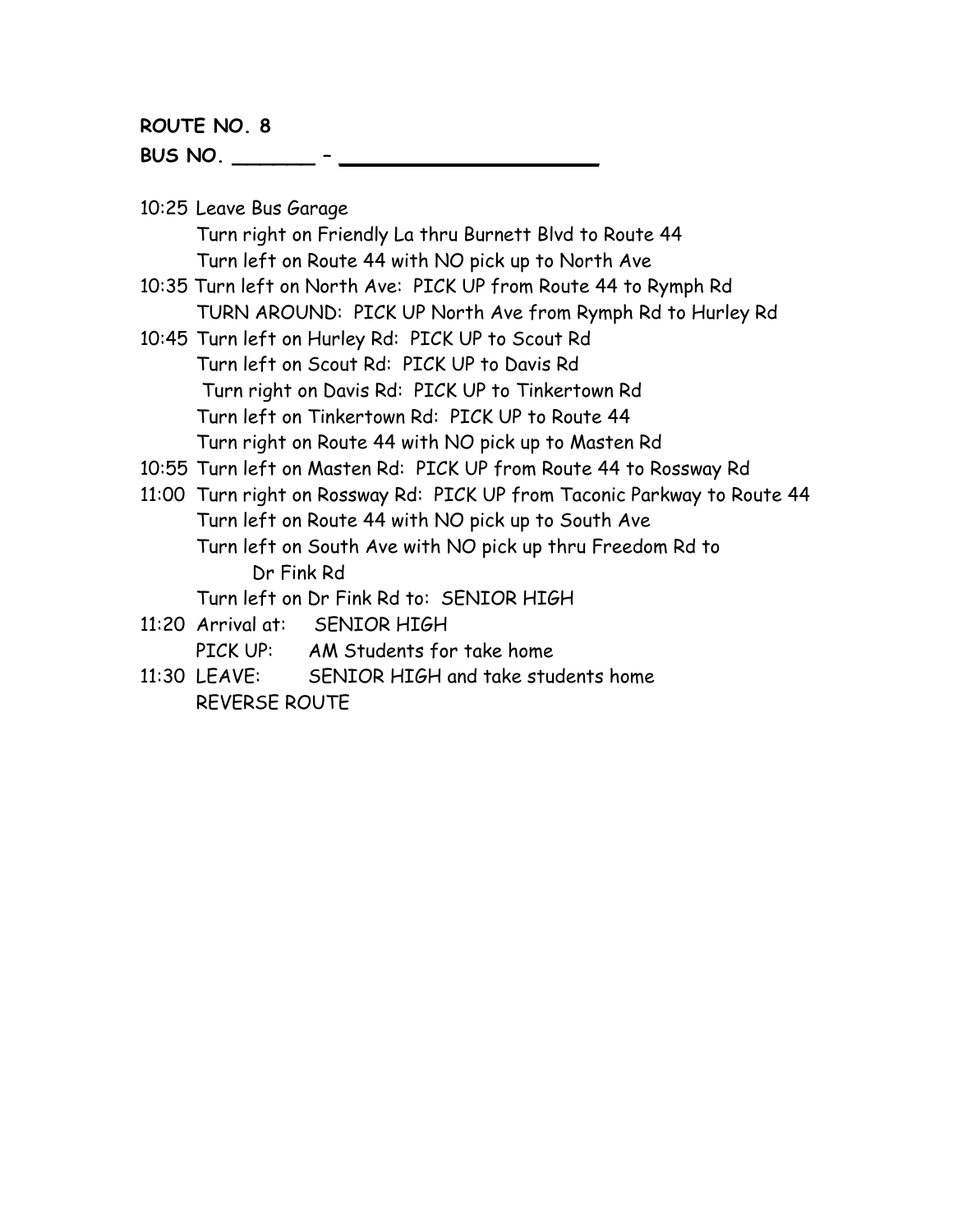**BUS NO.: \_\_\_\_\_\_ – \_\_\_\_\_\_\_\_\_\_\_\_\_\_\_\_\_\_\_\_** 

- 10:40 Turn right on Friendly La: PICK UP thru Burnett Blvd to Route 44 Turn left on Route 44: PICK UP from Burnett Blvd to Quaker Hill Rd (All Rochdale Rd Students to meet bus on Route 44) Turn left on Quaker Hill Rd to Stream Ln PICK UP: TURN AROUND back to Route 44
- 10:50 Turn right on Route 44: PICK UP from Quaker Hill Rd to DeGarmo Rd Turn left on DeGarmo Rd: PICK UP to Old DeGarmo Rd TURN AROUND**:** PICK UP back to Route 44
- 10:55 Turn left on Route 44: PICK UP to Burnett Blvd (**CHERRY HILL**)

Turn left on Burnett Blvd to Route 55

- Turn left on Route 55 with NO pick up to Overlook Rd
- Turn left on Overlook Rd with NO pick up to DeGarmo Rd
- 11:05 CONTINUE on Overlook Rd: PICK UP to Freedom Rd Turn left on Freedom Rd with NO pick up to Rombout Rd
- 11:10 Turn left on Rombout Rd: PICK UP from Freedom Rd to Overlook Rd Turn left on Overlook Rd to Cramer Rd Turn right on Cramer Rd with NO pick up to Freedom Rd Turn right on Freedom Rd to Dr Fink Rd Turn left on Dr Fink Rd to: SENIOR HIGH
- 11:20 Arrival at: SENIOR HIGH
	- PICK UP: AM Students for take home
- 11:30 LEAVE: SENIOR HIGH and take home students REVERSE – PICK UP ROUTE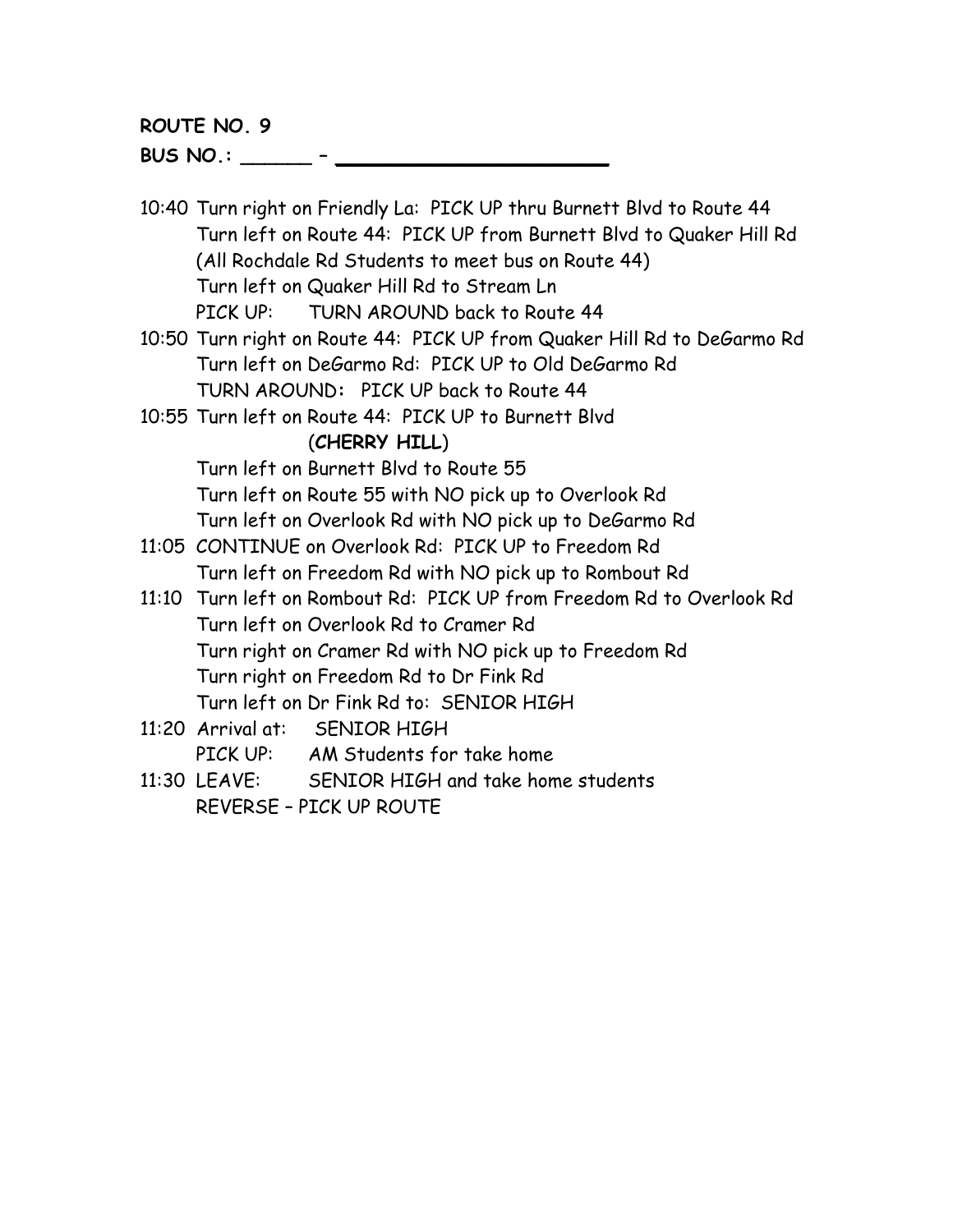**BUS NO.: \_\_\_\_\_ – \_\_\_\_\_\_\_\_\_\_\_\_\_\_\_\_**

Turn right on Friendly La thru Burnett Blvd to Route 44 10:35 Turn left on Route 44: PICK UP from South Ave to South Rd (By Copperfields) Turn right on South Rd to Tyrell Rd Turn left on Tyrell Rd to Route 44 10:40 Turn left on Route 44: PICK UP from South Rd to Creek Rd 10:45 Turn right on Creek Rd: PICK UP to Pine Hill Rd 10:50 Turn right on Pine Hill Rd: PICK UP to Route 44 Turn right on Route 44: PICK UP to Traver Rd 10:55 Turn left on Traver Rd with NO pick up to Thornhill Rd 11:00 Turn right on Thornhill Rd: PICK UP to Forest Valley Rd Turn left on Forest Valley Rd: PICK UP to Bristol Dr Turn right on Bristol Dr: PICK UP to Freedom Turn left on Freedom Rd to Forest Valley Rd Turn left on Forest Valley Rd: PICK UP from Freedom Rd thru Thornhill Rd to Traver Rd 11:10 Turn right on Traver Rd with NO pick up from Thornhill Rd to Freedom Rd Turn right on Freedom Rd with NO pick up to Dr Fink Rd Turn left on Dr Fink Rd to: SENIOR HIGH 11:20 Arrival at: SENIOR HIGH PICK UP: STUDENTS for take home 11:30 LEAVE: SENIOR HIGH to take home students REVERSE ROUTE TO ROUTE 44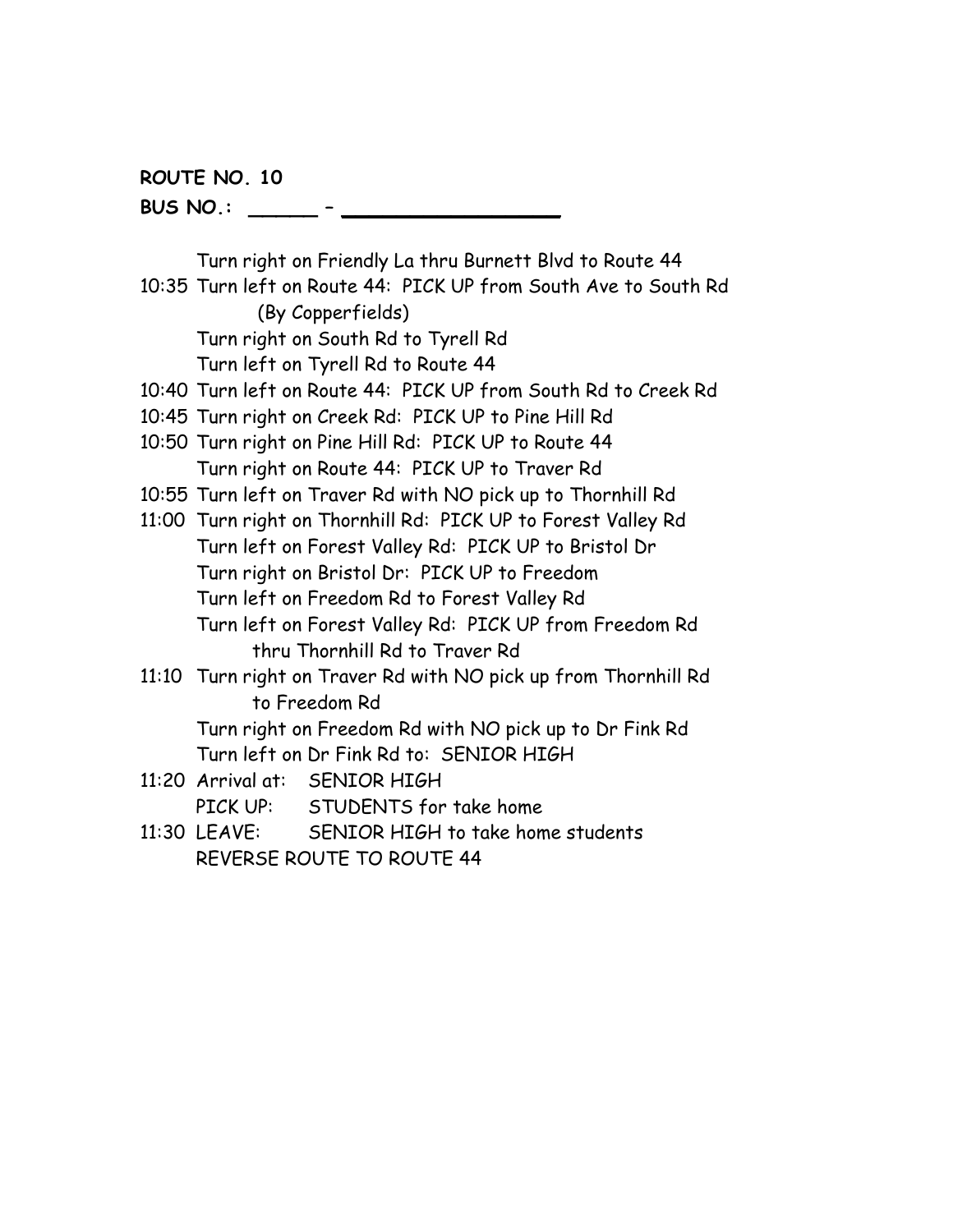**BUS NO. \_\_\_\_ – \_\_\_\_\_\_\_\_\_\_\_\_\_\_\_**

Turn right on Friendly La thru Burnett Blvd to Route 44 Turn left on Route 44 with NO pick up Brown Rd

- 10:40 Turn right on Brown Rd: PICK UP to Masten Rd Turn right on Masten Rd with NO pick up to Rossway Rd Turn left on Rossway Rd with NO pick up to Parkway Turn left on Taconic Parkway North to Tyrell Rd Turn right on Tyrell Rd to: CORNER of Birch Dr
- 10:50 PICK UP: TURN AROUND back to Parkway Turn left on Taconic Parkway South to McDonnell Rd
- 11:00 Turn right on McDonnell Rd: PICK UP to Carter Rd

11:10 Turn right on Carter Rd: PICK UP to Traver Rd Turn left on Traver Rd with NO pick up to Freedom Rd Turn left on Freedom Rd with NO pick up to Dr Fink Rd Turn left on Dr Fink Rd to: SENIOR HIGH

- 11:20 Arrival at: SENIOR HIGH PICK UP: STUDENTS for take home
- 11:30 LEAVE: SENIOR HIGH to take home students RUN ROUTE SAME AS IN AM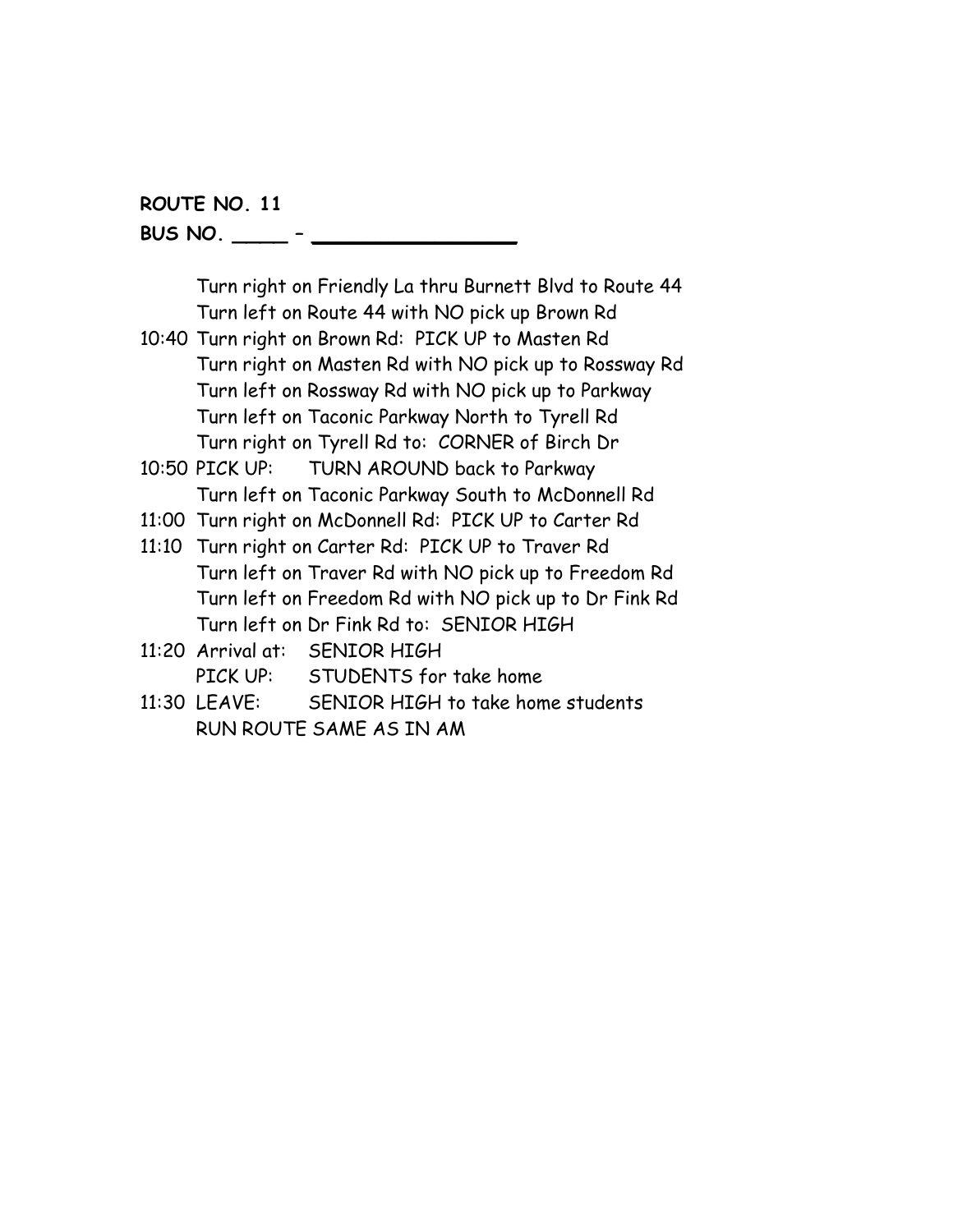# **BUS NO.: \_\_\_874\_\_\_ - \_\_CORINNE DINOTTE\_\_\_\_\_\_\_\_\_\_\_\_**

|  | Turn left on Todd Hill Rd to Velie Rd                                                                                       |  |  |  |
|--|-----------------------------------------------------------------------------------------------------------------------------|--|--|--|
|  | Turn right on Velie Rd to Route 55                                                                                          |  |  |  |
|  | Turn left on Route 55 with NO pick up to Noxon Rd                                                                           |  |  |  |
|  | 10:40 Turn left on Noxon Rd: PICK UP from Route 55 thru Arthursburg Rd<br>to PARKWAY                                        |  |  |  |
|  | TURN AROUND: PICK UP Noxon Rd from Arthursburg Rd to<br>Maloney Rd                                                          |  |  |  |
|  | 10:50 Turn left on Maloney Rd: PICK UP from Noxon Rd to Bray Farm La                                                        |  |  |  |
|  | TURN AROUND: PICK UP Maloney Rd from Bray Farm La to<br>Organ Hill Rd                                                       |  |  |  |
|  | Turn right on Organ Hill Rd: PICK UP to Diddell Rd                                                                          |  |  |  |
|  | 11:00 Turn right on Diddell Rd: PICK UP from Organ Hill Rd to<br>Spring Hill Crt                                            |  |  |  |
|  | TURN AROUND: PICK UP back to Robinson La                                                                                    |  |  |  |
|  | Turn left on Robinson La with NO pick up to Noxon Rd                                                                        |  |  |  |
|  | 11:10 Turn left on Noxon Rd: PICK UP from Robinson La to Route 55<br>Turn right on Route 55 with NO pick up to: SENIOR HIGH |  |  |  |
|  | 11:20 Arrival at: SENIOR HIGH<br>PICK UP: AM Students for take home                                                         |  |  |  |
|  | 11:30 LEAVE: SENIOR HIGH and take home students<br>RUN ROUTE SAME AS IN AM                                                  |  |  |  |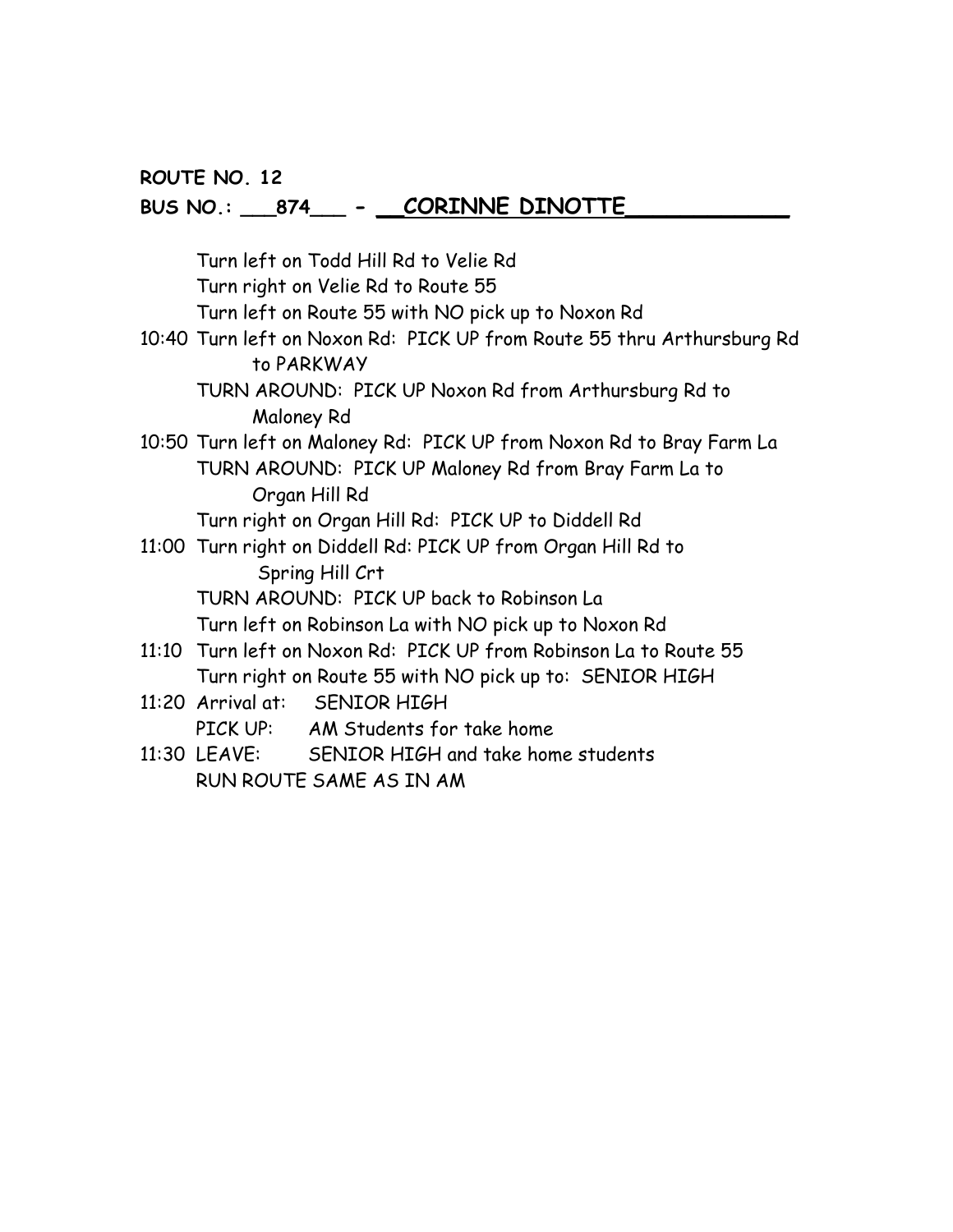### **BUS NO. \_\_678\_ – \_\_\_\_\_\_TK\_\_\_\_\_\_**

Turn left on Todd Hill Rd to Velie Rd Turn right on Velie Rd with NO pick up to Route 55

10:35 Turn right on Route 55: PICK UP from Velie Rd to Route 82

- 10:40 Turn left on Route 82: PICK UP from Route 55 to Oswego Rd Turn right on Oswego Rd with NO pick up to Cole Rd Turn right on Cole Rd: PICK UP to Route 82
- 10:50 Turn left on Route 82: PICK UP to Route 55 Turn left on Route 55 with NO pick up to Bruzgul Rd Turn left on Bruzgul Rd with NO pick up to S Parliman Rd
- 10:55 Turn left on S Parliman Rd: PICK UP to N Parliman Rd CONTINUE straight on N Parliman Rd: PICK UP to Waterbury Hill Rd Turn right on Waterbury Hill Rd: PICK UP to Walsh Rd
- 11:00 Turn right on Walsh Rd: PICK UP to N Parliman Rd Turn left on N Parliman Rd to W Clove Mtn Rd Turn left on W Clove Mtn Rd: PICK UP to Bloomer Rd Turn left on Bloomer Rd: PICK UP to Walsh Rd
- 11:10 Turn right on Walsh Rd: PICK UP to Waterbury Hill Rd Turn left on Waterbury Hill Rd: PICK UP to Route 82 Turn left on Route 82: PICK UP to Route 55 Turn right on Route 55: PICK UP to Velie Rd
- 11:20 Arrival at: SENIOR HIGH

PICK UP: AM Students for take home

11:30 LEAVE: SENIOR HIGH and take students home RUN ROUTE SAME AS IN AM THEN RUN ROUTE SAME AS IN AM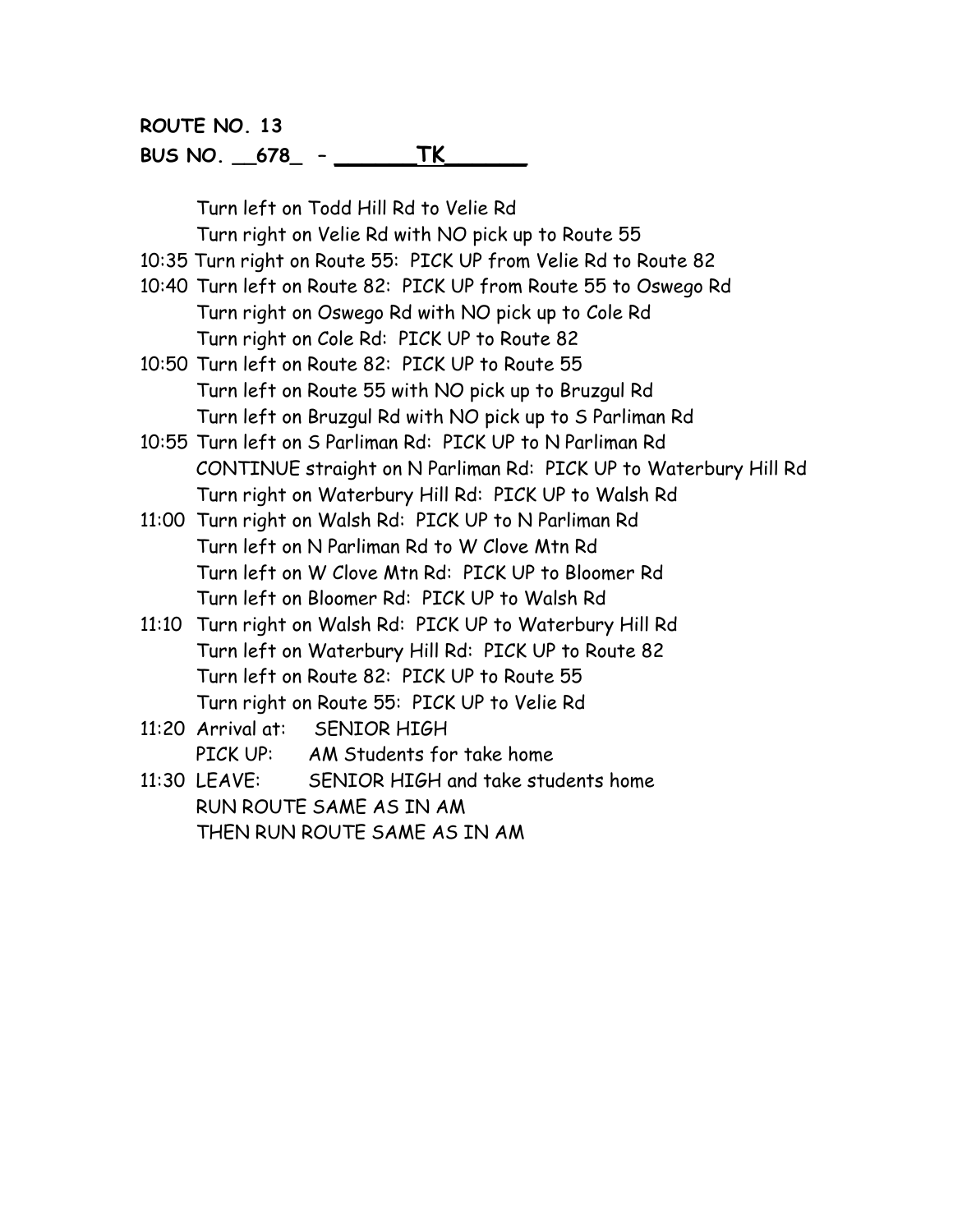**BUS NO. \_864\_\_\_\_\_- \_\_\_\_BOB BERRY\_\_\_\_\_\_\_\_\_\_\_**

- 10:30 Turn left on Todd Hill Rd to Velie Rd Turn right on Velie Rd to Route 55 Turn right on Route 55 with NO pick up to Route 82
- 10:35 Turn right on Route 82: PICK UP (Right Side Only) from Route 55 to E Noxon Rd
- 10:40 Turn left on E Noxon Rd: PICK UP from Route 82 to Clapp Hill Rd
- 10:45 Turn right on Clapp Hill Rd: PICK UP from E Noxon Rd thru Baker Rd to Beekman Rd
- 10:55 Turn right on Beekman Rd with NO pick up Martin Rd Turn right on Martin Rd: PICK UP from Beekman Rd to Clapp Hill Rd
- 11:00 Turn right on Clapp Hill Rd: PICK UP from Martin Rd to High Ridge Rd Turn right on High Ridge Rd: PICK UP to Baker Rd Turn left on Baker Rd: PICK UP thru Clapp Hill Rd Turn left on Clapp Hill Rd: PICK UP to Emans Rd Turn left on Emans Rd: PICK UP to Sylvan Lake Rd Turn right on Sylvan Lake Rd with NO pick up to Rt 82 Turn left on Rt 82 with NO pick up to Acorns to Oaks Parking lot Turn left into lot to Sylvan Lake Rd Turn right on Sylvan Lake Rd with NO pick up to Emans Rd Turn left on Emans Rd: PICK UP to Pulling Rd Turn right on Pulling Rd: PICK UP to Beaver Rd Continue on Beaver Rd: PICK UP to Andrews Rd TURN AROUND: PICK UP Beaver Rd to Route 82
- 11:10 Turn right on Route 82: PICK UP (Right Side Only) from Beaver Rd to Route 55

Turn left on Route 55 with NO pick up to: SENIOR HIGH

11:20 Arrival at: SENIOR HIGH

PICK UP: AM Students for take home

11:30 LEAVE: SENIOR HIGH and take students home RUN ROUTE SAME AS IN AM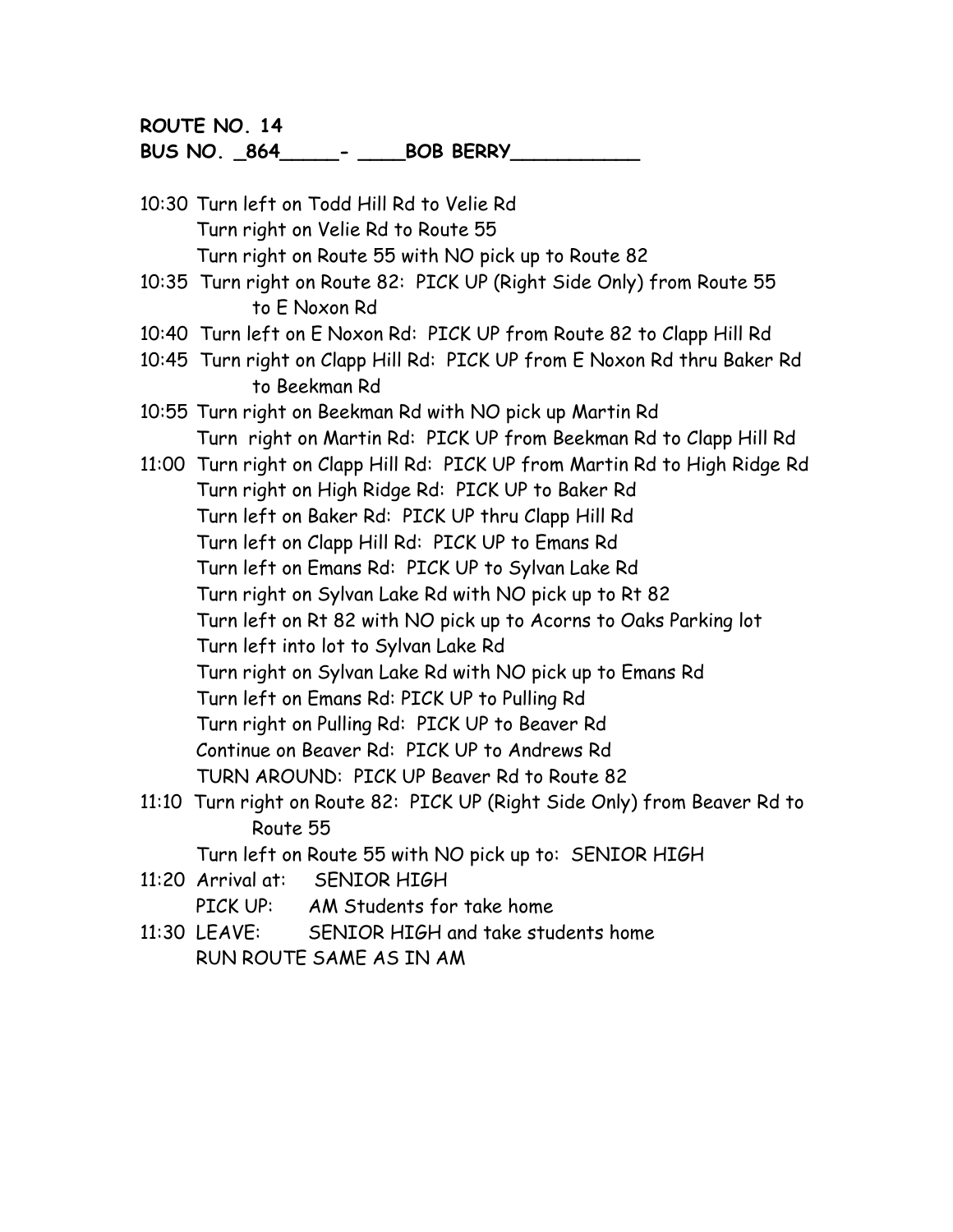**BUS NO. \_\_870\_\_\_\_- \_\_\_\_\_KATHY O'CONNOR\_\_\_\_\_\_\_\_\_\_**

- 10:30 Turn right on Todd Hill Rd with NO pick up to Noxon Rd CROSS Noxon Rd with NO pick up to Route 82 Turn right on Route 82 with NO pick up to Sylvan Lake Rd Turn left on Sylvan Lake Rd with NO pick up to Old Sylvan Lake Rd
- 10:35 Turn right on Old Sylvan Lake Rd: PICK UP to Glanhope Rd Turn left on Glanhope Rd with NO pick up thru Miller Rd to Sylvan Lake Rd

Turn right on Sylvan Lake Rd with NO pick up to Beekman Rd Turn left on Beekman Rd with NO pick up to Beekman-Poughquag Rd

- 10:45 Turn right on Beekman-Poughquag Rd: PICK UP to Fordington Rd Turn left on Fordington Rd: PICK UP to Roosevelt Rd Turn right on Roosevelt Rd: PICK UP to Recreation Rd (DALTON FARMS)
- 10:50 Turn left on Recreation Rd: PICK UP to Beekman-Poughquag Rd Turn left on Beekman–Poughquag Rd: PICK UP to Church St Turn left on Church St: PICK UP to Gardner Hollow Ext Turn right on Gardner Hollow Ext: PICK UP to Route 55 Turn right on Route 55 with NO pick up to Pleasant Ridge Rd
- 11:00 Turn left on Pleasant Ridge Rd: PICK UP to Still Rd Turn left on Still Rd: PICK UP to Mennella Rd Turn left on Mennella Rd: PICK UP to Mayfair Rd CONTINUE on Mayfair Rd: PICK UP to Gardner Hollow Rd Turn right on Gardner Hollow Rd with NO pick up to Gabriels Path
- 11:10 Turn right on Gabriels Path Rd: PICK UP to Beach Rd Turn left on Beach Rd: PICK UP thru Hynes Rd to Clove Valley Rd Turn left on Clove Valley Rd with NO pick up to Route 55

Turn right on Route 55 with NO pick up to: SENIOR HIGH

11:20 Arrival at: SENIOR HIGH

PICK UP: AM Students for take home

11:30 LEAVE: SENIOR HIGH and take students home RUN ROUTE SAME AS IN AM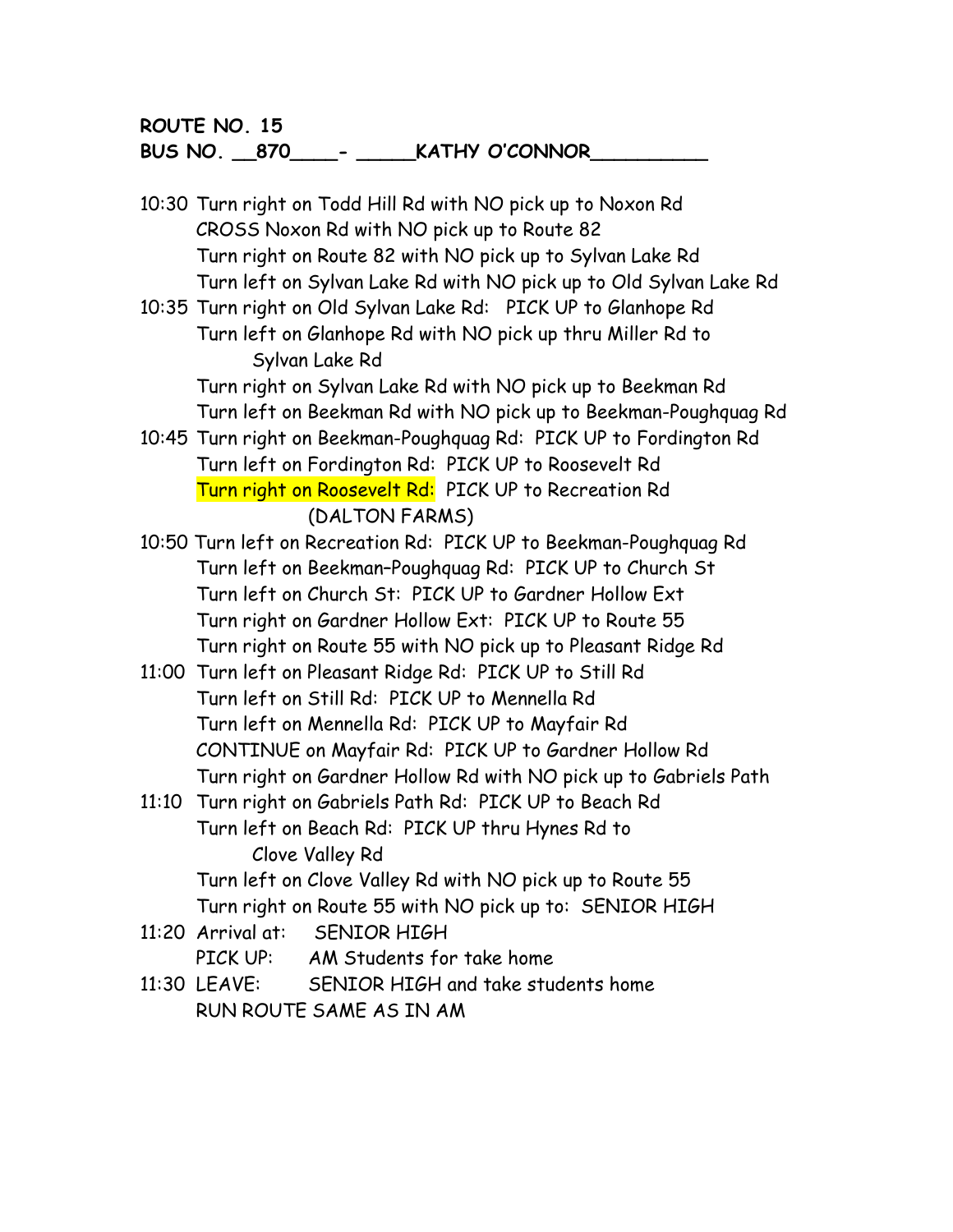# **BUS NO. \_\_\_830\_\_\_ – \_\_CELINA RUGAR\_\_\_\_\_\_\_\_\_\_\_\_**

|  | Turn left on Todd Hill Rd to Velie Rd                 |                                                                             |  |  |  |
|--|-------------------------------------------------------|-----------------------------------------------------------------------------|--|--|--|
|  | Turn right on Velie Rd to Route 55                    |                                                                             |  |  |  |
|  |                                                       | 10:40 Turn left on Route 55: PICK UP (RIGHT SIDE ONLY) from                 |  |  |  |
|  |                                                       | Freedom Rd to Vail Rd                                                       |  |  |  |
|  |                                                       | 10:45 Turn right on Vail Rd: PICK UP to Mandalay Dr                         |  |  |  |
|  | Turn right on Mandalay Dr: PICK UP to Route 55        |                                                                             |  |  |  |
|  |                                                       | 10:50 Turn right on Route 55: PICK UP from Mandalay Dr to Manchester Cir    |  |  |  |
|  | Turn right on Manchester Cir: PICK UP to Route 55     |                                                                             |  |  |  |
|  |                                                       | 10:55 Turn left on Route 55: PICK UP (RIGHT SIDE ONLY) from                 |  |  |  |
|  | Manchester Cir to Titusville Rd<br>(Apple Valley End) |                                                                             |  |  |  |
|  |                                                       |                                                                             |  |  |  |
|  |                                                       | 11:00 Turn right on Titusville Rd: PICK UP from Apple Valley End to         |  |  |  |
|  | Route 55 (H.G Page End)                               |                                                                             |  |  |  |
|  |                                                       | 11:10 Turn right on Route 55: PICK UP from Titusville Rd (H.G.Page End) to: |  |  |  |
|  |                                                       | <b>SENIOR HIGH</b>                                                          |  |  |  |
|  |                                                       | 11:20 Arrival at: SENIOR HIGH                                               |  |  |  |
|  |                                                       | PICK UP: AM Students for take home                                          |  |  |  |
|  |                                                       | 11:30 LEAVE: SENIOR HIGH and take home students                             |  |  |  |
|  | RUN ROUTE SAME AS IN AM                               |                                                                             |  |  |  |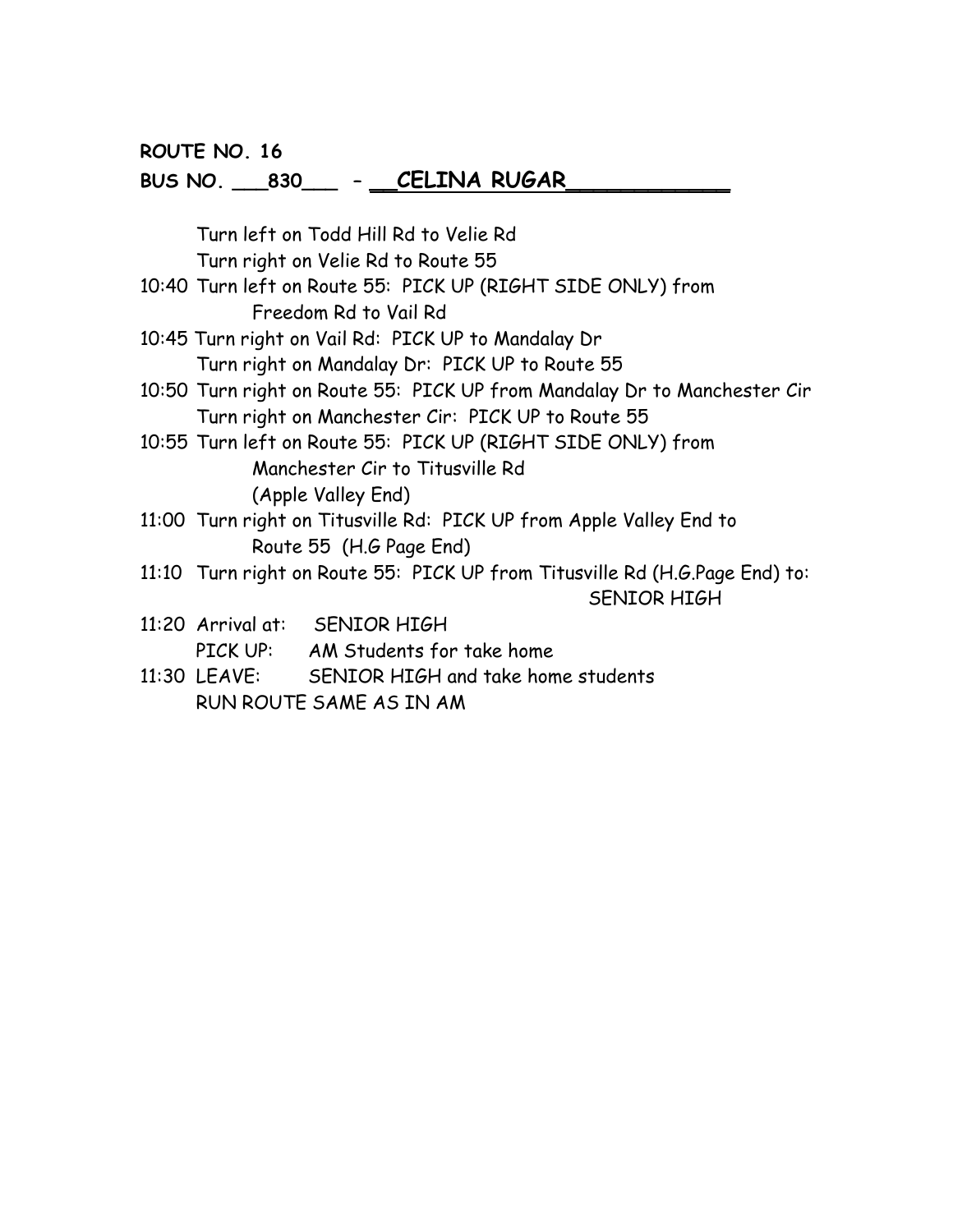### **BUS NO. \_912\_\_- \_\_\_\_\_MICHELLE PAULUCCI\_\_\_\_\_\_\_\_\_**

Turn right on Todd Hill Rd to Noxon Rd Turn left on Noxon Rd thru E Noxon Rd to Route 55 Turn right on Route 55 with NO pick up to Old Route 55 10:40 Turn right on Old Route 55: PICK UP to Route 55 Turn right on Route 55 to Old Route 55 Turn left on Old Route 55 to Dodge Rd Turn left on Dodge Rd to W Dover Rd Turn left on W Dover Rd to Blackberry Rd 10:50 PICK UP: STUDENTS CONTINUE on W Dover Rd to Wingdale Mtn Rd Turn left on Wingdale Mtn Rd thru Bruzgul Rd to Route 55 Turn right on Route 55 with NO pick up to: SENIOR HIGH 11:20 Arrival at: SENIOR HIGH PICK UP: AM Students for take home 11:30 LEAVE: SENIOR HIGH and take students home

RUN ROUTE SAME AS IN AM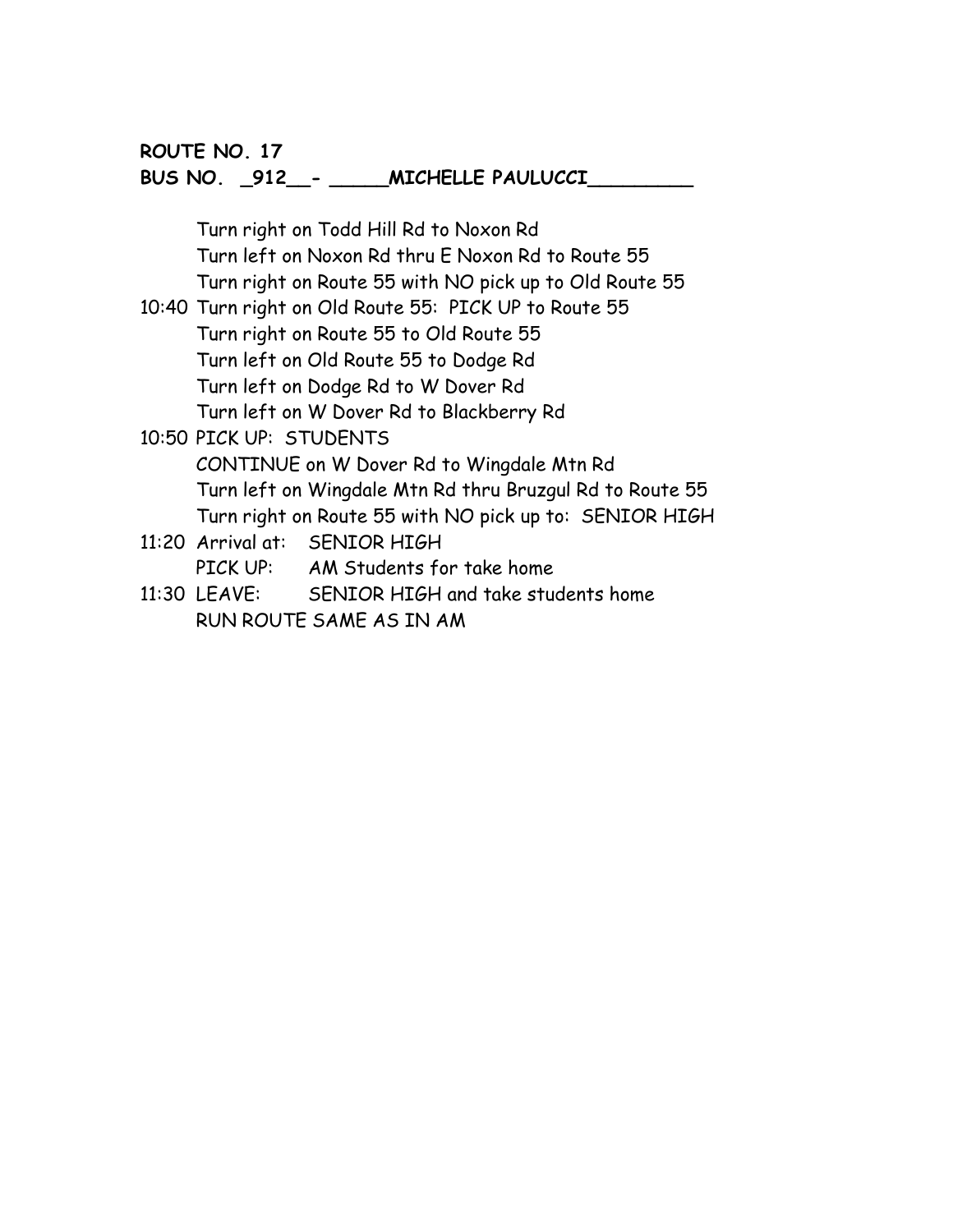### **ROUTE 18**

### **BUS NO. \_\_838\_\_- \_\_BONNIE WATERBURY\_\_\_\_\_\_\_\_\_\_\_\_**

|                                                         | Turn right on Todd Hill Rd to Noxon Rd                                    |  |  |
|---------------------------------------------------------|---------------------------------------------------------------------------|--|--|
| Turn left on Noxon Rd thru E Noxon Rd to Route 55       |                                                                           |  |  |
|                                                         | Turn right on Route 55 with NO pick up to Gardner Hollow Rd               |  |  |
|                                                         | 10:40 Turn right on Gardner Hollow Rd: PICK UP from Route 55 to           |  |  |
|                                                         | Natural Finish House                                                      |  |  |
|                                                         | TURN AROUND: PICK UP to Sterling Dr                                       |  |  |
|                                                         | 10:45 Turn right on Sterling Dr: PICK UP to Sterling Ct                   |  |  |
|                                                         | TURN AROUND back to Gardner Hollow Rd                                     |  |  |
|                                                         | 10:50 Turn right on Gardner Hollow Rd: PICK UP from Sterling Dr to        |  |  |
| Route 55                                                |                                                                           |  |  |
|                                                         | Turn left on Route 55 with NO pick up to Route 216                        |  |  |
|                                                         | Turn right on Route 216 with NO pick up to Lime Ridge Rd                  |  |  |
|                                                         | 10:55 Turn right on Lime Ridge Rd: PICK UP to Green Haven Rd              |  |  |
|                                                         | Turn left on Green Haven Rd with NO pick up to Route 216                  |  |  |
| Turn left on Route 216 with NO pick up to Depot Hill Rd |                                                                           |  |  |
|                                                         | 11:05 Turn right on Depot Hill: PICK UP from Route 216 to Tower then back |  |  |
|                                                         | to Route 216                                                              |  |  |
|                                                         | Turn right on Route 216 with NO pick up to Route 55                       |  |  |
|                                                         | Turn left on Route 55: PICK UP to Beekman Rd                              |  |  |
| Continue on Route 55 with NO pick up to: SENIOR HIGH    |                                                                           |  |  |
|                                                         | 11:20 Arrival at: SENIOR HIGH                                             |  |  |
|                                                         | PICK UP: AM Students for take home                                        |  |  |
|                                                         | 11:30 LEAVE: SENIOR HIGH and take students home                           |  |  |
|                                                         | RUN ROUTE SAME AS IN AM                                                   |  |  |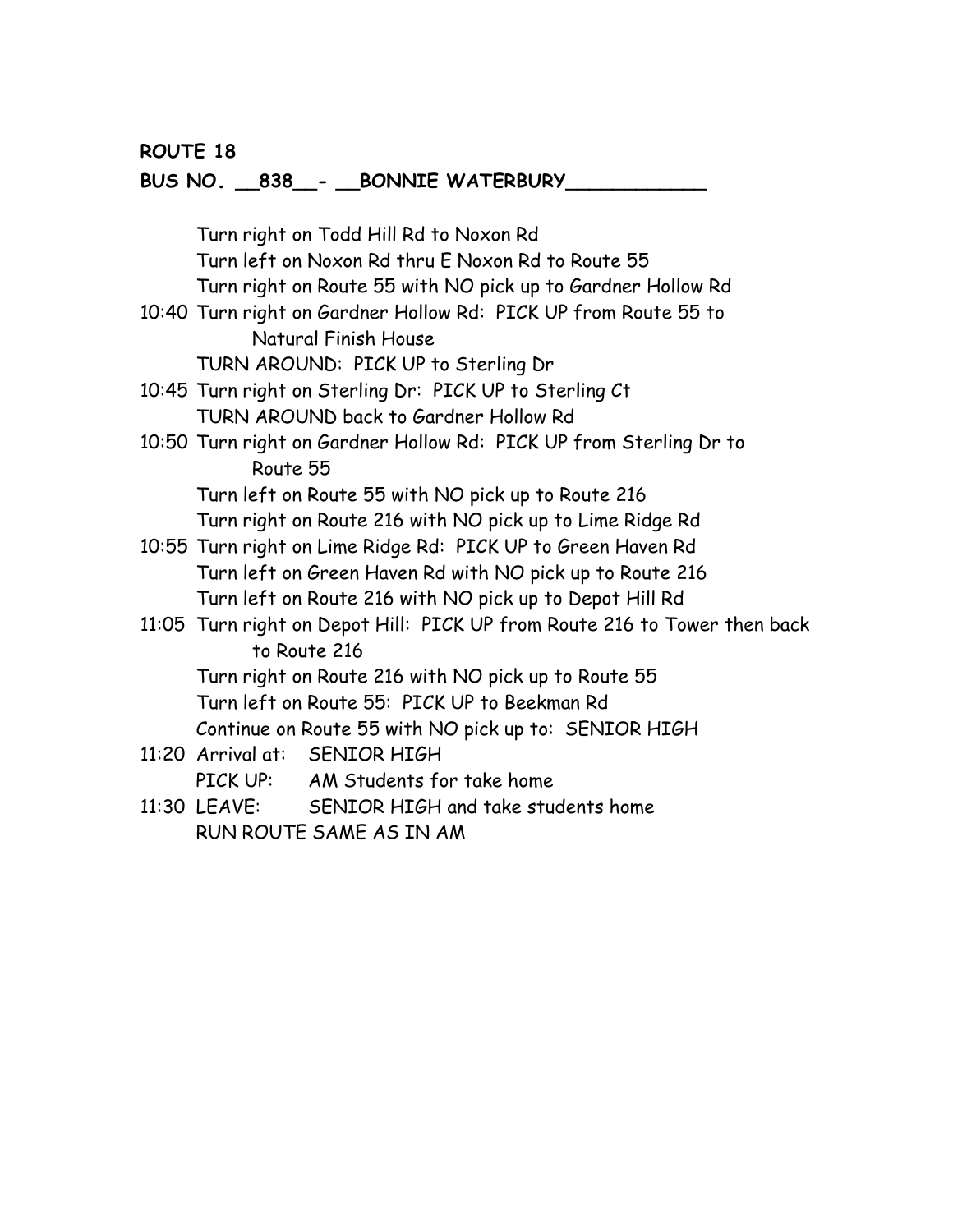#### **BUS NO.: \_\_\_\_868\_\_\_- \_\_REBECCA DONALDSON\_\_\_\_\_\_\_\_\_\_\_\_\_\_\_**

Turn left on Todd Hill Rd to Alley Rd Turn right on Alley Rd: PICK UP to Route 82 Turn left on Route 82 with NO pick up to Route 55 10:30 Turn right on Route 55: PICK UP from Route 82 to Route 216 10:40 Turn right on Route 216: PICK UP from Route 55 to So Greenhaven Rd 10:50 Turn left on So Greenhaven Rd: PICK UP to Stagecoach Pass TURN AROUND: PICK UP back to Route 216 Turn right on Route 216 to Green Haven Rd 11:00 Turn left on Greenhaven Rd: PICK UP from Route 216 to Beekman Rd Turn right on Beekman Rd with NO pick up to Route 55 11:05 Turn left on Route 55: PICK UP from Beekman Rd to Route 82 CONTINUE on Route 55 with NO pick up to: SENIOR HIGH 11:20 Arrival at: SENIOR HIGH PICK UP: AM Students for take home

11:30 LEAVE: SENIOR HIGH and take students home RUN ROUTE SAME AS IN AM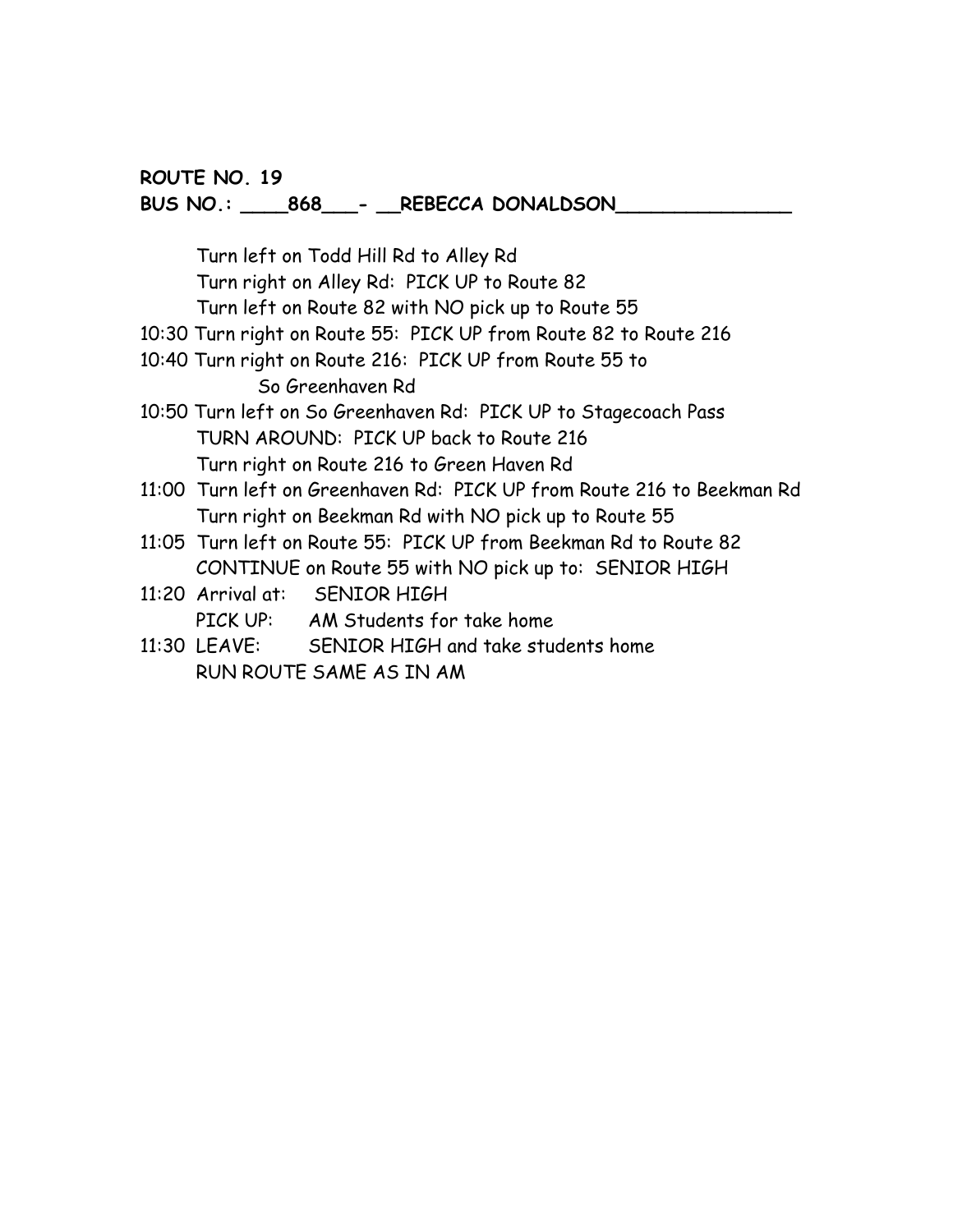#### **BUS NO. \_\_\_\_878\_\_-\_\_\_\_TERRY HOFWEBBER\_\_\_\_\_\_\_\_\_\_\_\_\_\_\_\_\_\_**

Turn right on Todd Hill Rd to Noxon Rd

Turn left on Noxon Rd with NO pick up to Route 82

- 10:40 Turn right on Route 82: PICK UP (Right side Only) from Noxon Rd to Oak Ridge
- 10:50 Turn left on Oakridge Rd: PICK UP to Dogwood Rd Turn left on Dogwood Rd: PICK UP to Innsbruck Blvd, Turn right on Innsbruck Blvd: PICK UP thru Mountain Pass to Dogwood Rd
- 10:55 Turn left on Dogwood Rd: PICK UP thru JoAnn Rd to Hausner Turn right on Hausner Rd to Route 82
- 11:00 Turn right on Route 82: PICK UP from Hausner Dr to Emans Rd CONTINUE on Route 82 with NO pick up to Noxon Rd
- 11:10 Turn left on Noxon Rd: PICK UP from Route 82 to Todd Hill Rd
- 11:15 Turn right on Todd Hill Rd: PICK UP from Noxon Rd to Velie Rd Turn right on Velie Rd: PICK UP to Route 55 Turn left on Route 55 with NO pick up to: SENIOR HIGH
- 11:20 Arrival at: SENIOR HIGH PICK UP: AM Students for take home
- 11:30 LEAVE: SENIOR HIGH and take students home REVERSE ROUTE to ROUTE 82 THEN RUN ROUTE SAME AS IN AM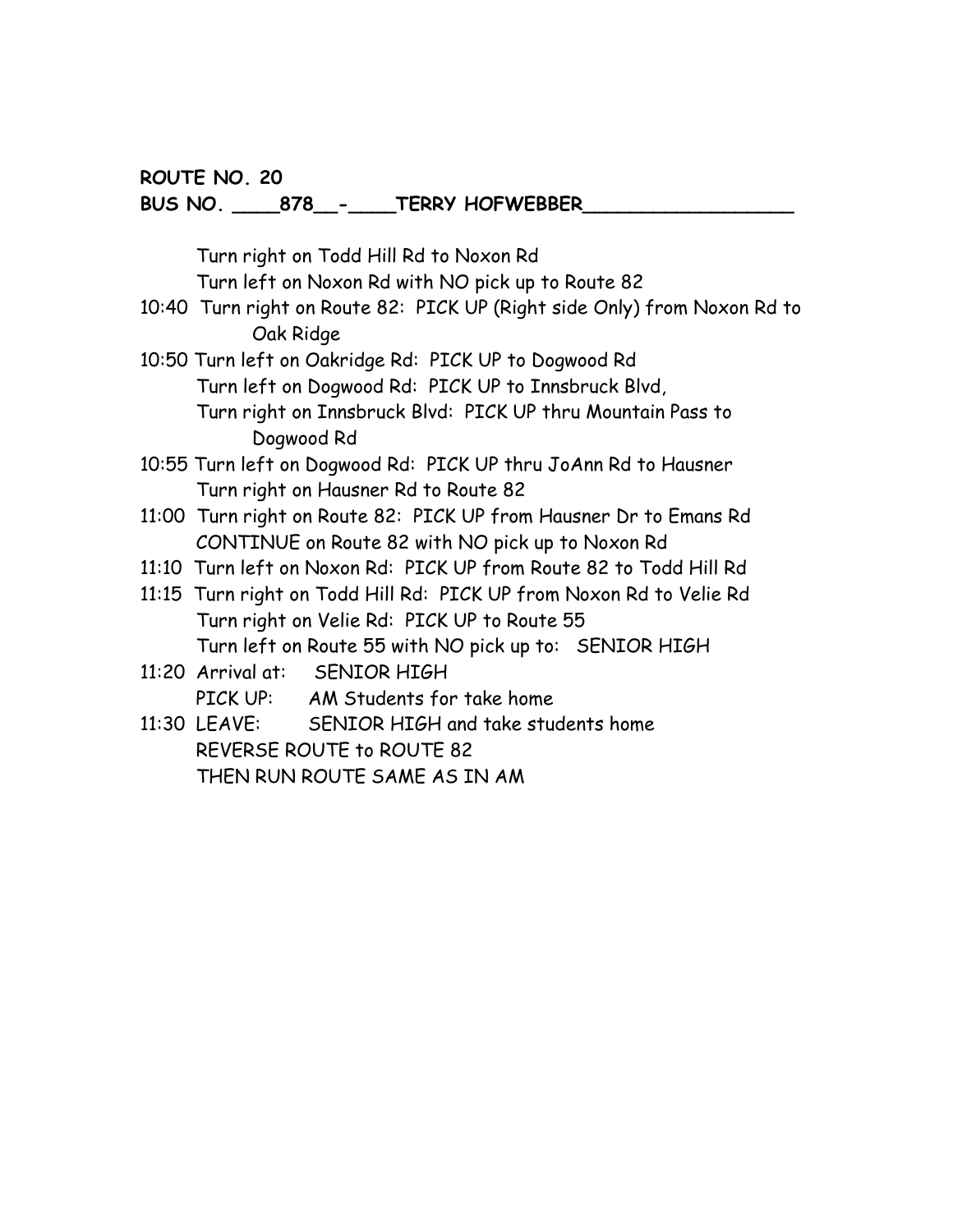#### **ROUTE NO. 21 BUS NO. \_\_782\_\_\_-\_MARIBEL CINTRON\_\_\_\_\_\_\_\_\_\_\_\_\_\_\_\_\_\_\_**

Turn right on Todd Hill Rd to Noxon Rd CROSS Noxon Rd with NO pick up thru Emans Rd to Route 82 Turn right on Route 82 with NO pick up to Sylvan Lake Rd

- 10:30 Turn left on Sylvan Lake Rd: PICK UP from Route 82 to Miller Rd Turn right on Miller Rd: PICK UP to Sylvan Dr TURN AROUND: PICK UP back to Sylvan Lake Rd Turn right on Sylvan Lake Rd: PICK UP to Beekman Rd
- 10:40 Turn right on Beekman Rd: PICK UP from Sylvan Lake Rd to St Denis Church
	- TURN AROUND: PICK UP Beekman Rd from St Denis Church to Route 55
- 10:50 CROSS Route 55: PICK UP Clove Valley Rd to Wingdale Mtn Rd
- 10:55 Turn right on Wingdale Mtn Rd: PICK UP from Traffic Cir to Blueberry Dr
- 11:00 TURN AROUND: PICK UP Wingdale Mtn Rd from Blueberry Dr to Clove Rd

Turn right on Clove Rd: PICK UP to West Clove Mtn Rd TURN AROUND: PICK UP back to Bruzgul Rd

- 11:10 Turn right on Bruzgul Rd: PICK UP to Route 55 Turn right on Route 55 with NO pick up to: SENIOR HIGH
- 11:20 Arrival at: SENIOR HIGH PICK UP: AM Students for take home
- 11:30 LEAVE: SENIOR HIGH and take students home RUN ROUTE SAME AS IN AM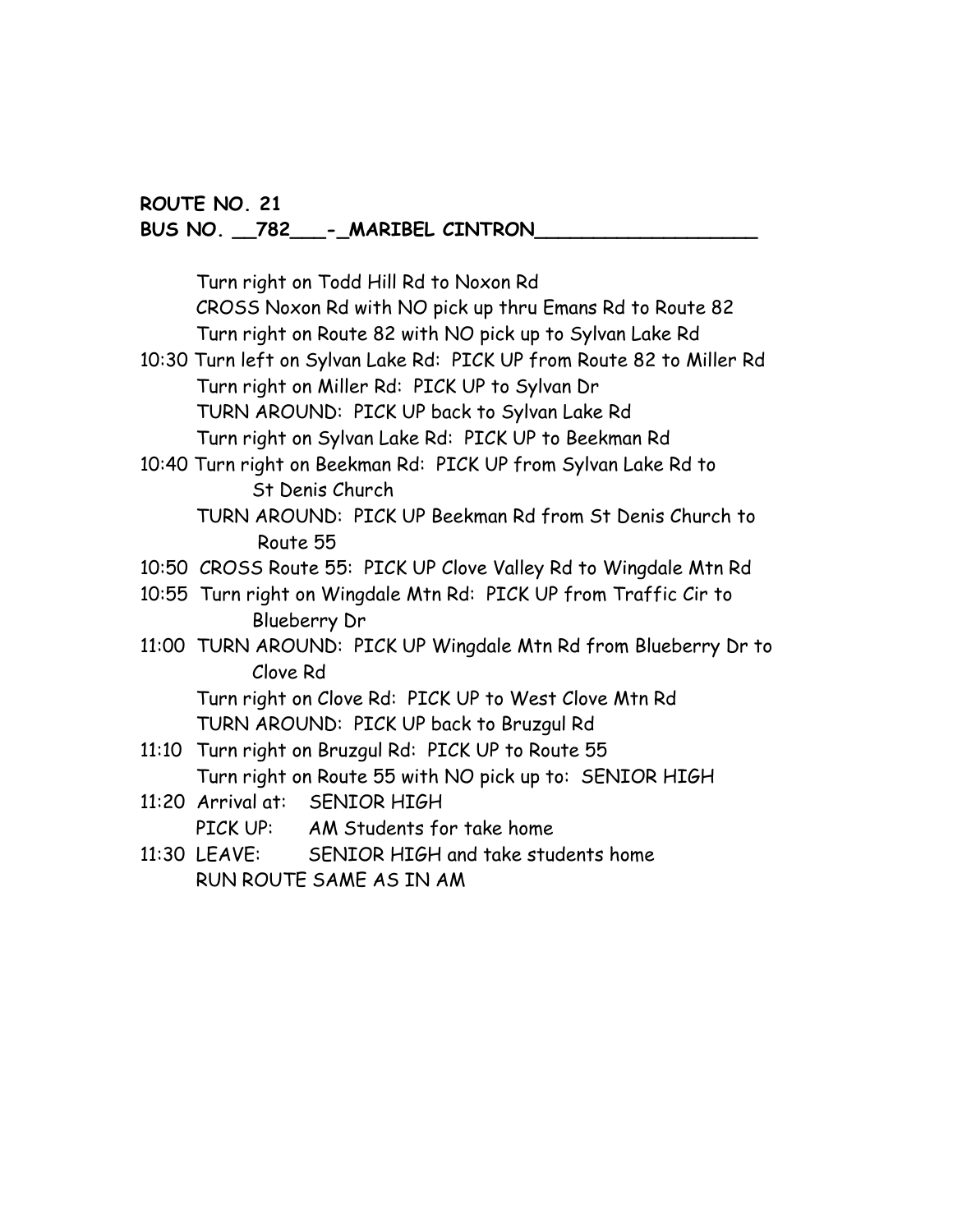# **SENIOR HIGH ACTIVITY OVERVIEW**

**ROUTE 1** – Freedom Rd, Route 44 from South Ave to Tinkertown Rd, Tinkertown Rd, Davis Rd, Pine Hill Rd, Route 44 from Pine Hill Rd to South Ave

**ROUTE 2 –** Traver Rd, Parksville Rd, Drake Rd, Rossway Rd to Trillium Rd, Creek Rd, Hurley Rd, North Ave, West Rd, Salt PointTpke, Smith Rd, Gretna Rd, David Dr, Van Wagner Rd

**ROUTE 3 –** Cramer Rd, Overlook Rd, Rombout Rd, Sleight Plass Rd, Patricia Dr, Valerie Ln, Friendly La, Marple Rd, Crestwood Blvd, Helen Blvd, N Grand Ave, Innis Ave, Fulton Ave, Collegeview Ave, Hooker Ave, Park Ave

**ROUTE 4** – : Route 55 from High School to Titusville Rd (Apple Valley), Titusville Rd to Noxon Rd, Noxon Rd to Route 55, Route 55 to Vail Rd, Vail Rd to Mandalay Dr, Mandalay Dr to Route 55, route 55 to Arterial, Main St, Manchester Service Rd, Route 55 from Manchester Service Rd to Noxon Rd, Noxon Rd to Titusville Rd, Titusville Rd to Daley Rd, Daley Rd, Titusville Rd to Richards Blvd, Richards Blvd, Rothenberg Rd, Titusville RD to Old Manchester Rd, Titusville Rd to Red Oaks Mill Rd, Spackenkill Rd, New Hackensack Rd, Cedar Valley Rd from New Hackensack Rd to St Martins, Boardman Rd, Raymond Ave

**ROUTE 5 –** Stringham Rd, Todd Hill Rd, Bushwick Rd, Lauer Rd, Smith Rd, Scenic Hills Dr, Maloney Rd, Noxon Rd, Diddell Rd, Robinson La, Gellately Dr, Hillside Lake Rd, Noxon Rd from Arthursburg Rd to Emans Rd, Emans Rd, Route 82 from Emans Rd to Oak Ridge Rd, Dogwood Rd, Mountain Pass, Innsbruck Blvd, Route 82 from Oak Ridge Rd to Route 55